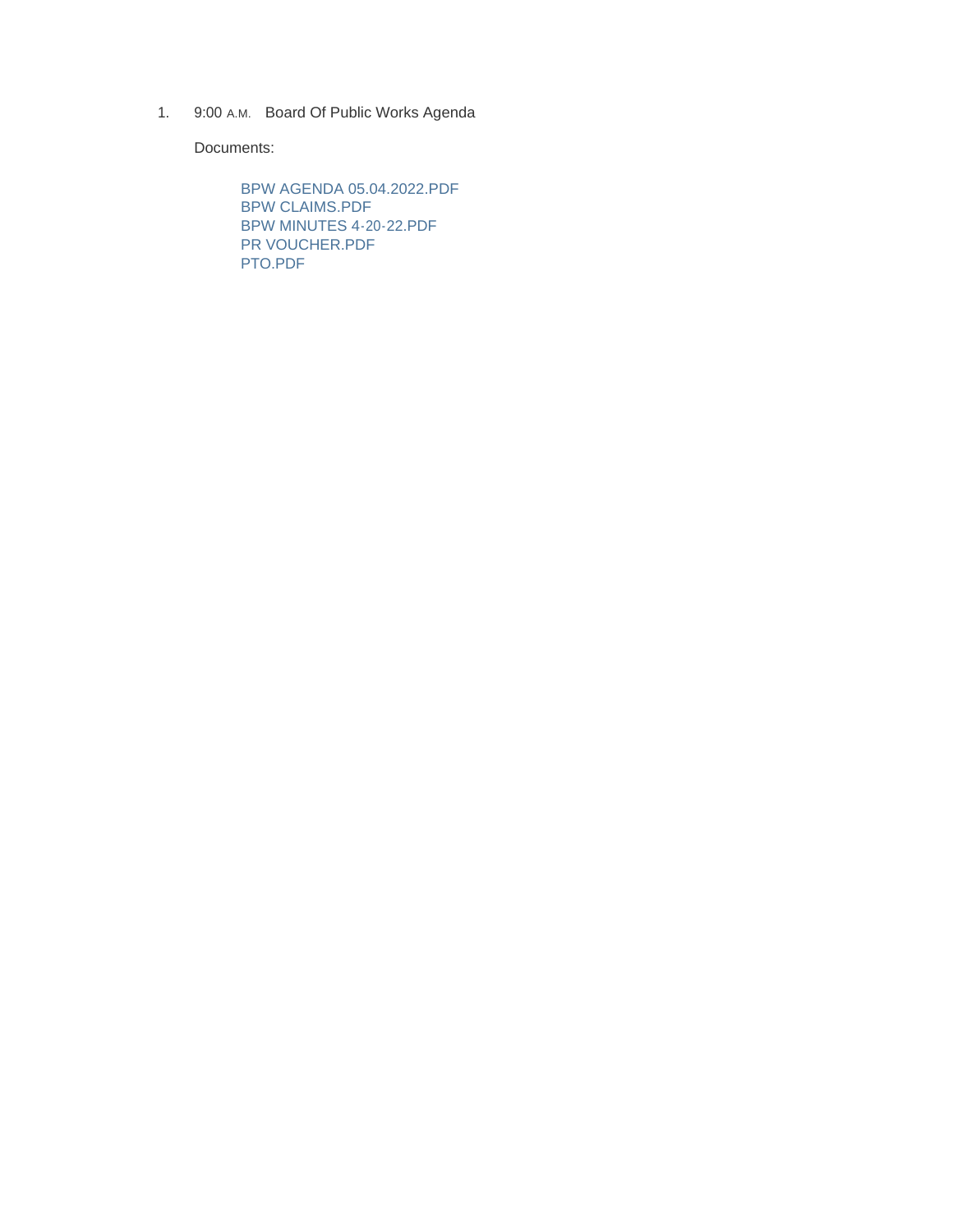# AGENDA

# For the Regular Meeting of the

# City of Charlestown

# **BOARD OF PUBLIC WORKS**

# **May 4, 2022 at 9:00 a.m.**

# Arts & Enrichment Center

999 Water Street, Charlestown, IN 47111

# 1. Opening

- a. Call to Order
- b. Pledge of Allegiance
- c. Roll Call Determination of a Quorum
- d. Approval of Agenda
- 2. Standing Business
	- a. Approval or Correction of Prior Meeting's Minutes from 04/20/2022
	- b. Current Claims
	- c. Payroll Allowance Docket from 04/18/2022-05/01/2022
- 3. Public Comment Period
- 4. Old Business
- 5. New Business
	- a. Amendment to Employee Handbook for PTO
	- b. Picnic Table Mural Applications
	- c. Step Mural Applications
- 6. Adjournment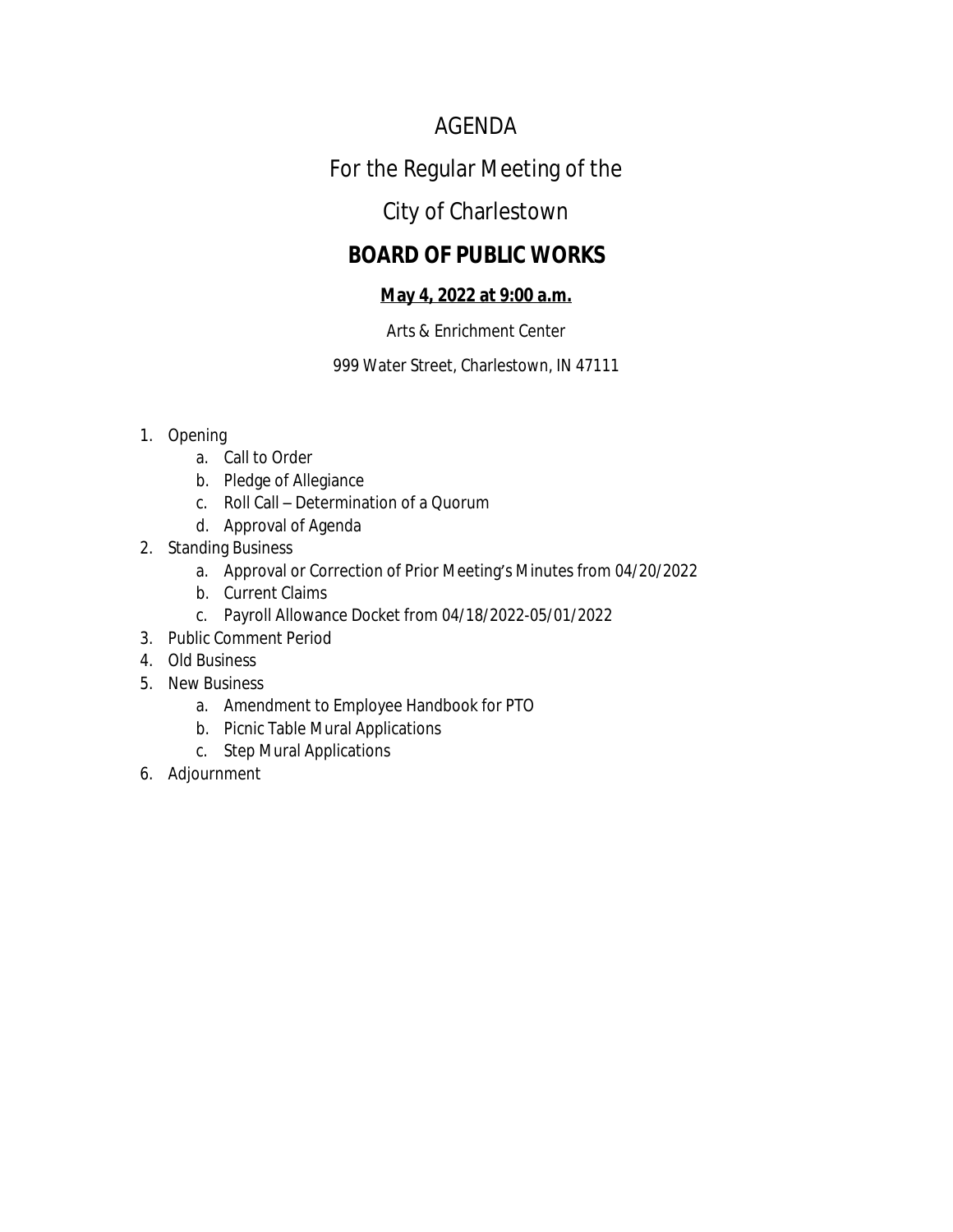#### Accounts Payable Register

#### APV Register Batch - BD OF WORKS MEETING 05/04/2022 All History

#### Ordered By APV Number

APVREGISTER.FRX Date: 04/29/2022 08:09:01 AM Page : 1

DATE FILED APV # NAME OF PAYEE PO # APPROP # APPROPRIATION DESCRIPTION AMOUNT CHECK # DATE MEMORANDUM CHECK PO # APPROP # APPROPRIATION DESCRIPTION DESTRIPTION AMOUNT CHECK #DATE 04/18/2022 99594 PALMER CHESTER 703001111.000 POLICE PENSION FUND -PENSIONS MONTHLY POLICE PENSION 2360.48 51202 04/18/2022 04/19/2022 99611 AMAZON CAPITAL SERVICES 101006221.000 PARKS-GEN. SUPPLIES SUPPLIES 215.99 51216 04/19/2022 04/19/2022 99611 AMAZON CAPITAL SERVICES 101006231.000 PARKS DEPT-MAINTENANCE MAINTENANCE 164.50 164.50 51216 04/19/2022 04/19/2022 99612 JACOBI OIL SERVICE INC 202001431.000 LOCAL RDS&ST- SIDEWALKS VEHICLE FUEL 230.08 51217 04/19/2022 04/19/2022 99612 JACOBI OIL SERVICE INC 202001431.000 LOCAL RDS&ST- SIDEWALKS VEHICLE FUEL 284.17 284.17 51217 04/19/2022 99612 JACOBI OIL SERVICE INC 202001431.000 LOCAL RDS&ST- SIDEWALKS VEHICLE FUEL 354.22 51217 04/19/2022 04/19/2022 99612 JACOBI OIL SERVICE INC 101005221.000 POLICE - GASOLINE VEHICLE FUEL 3820.52 51217 04/19/2022 04/19/2022 99612 JACOBI OIL SERVICE INC 101005221.000 POLICE - GASOLINE VEHICLE FUEL 2539.65 51217 04/19/2022 04/19/2022 99612 JACOBI OIL SERVICE INC 101006224.000 PARKS/POOL GASOLINE VEHICLE FUEL 1980 10119/2022 99612 11.91 51217 04/19/2022 04/19/2022 99612 JACOBI OIL SERVICE INC 101006224.000 PARKS/POOL GASOLINE VEHICLE FUEL 396.92 51217 04/19/2022 04/19/2022 99612 JACOBI OIL SERVICE INC 620001221.000 SANITATION - DIESEL FUEL VEHICLE FUEL 3611.45 51217 04/19/2022 04/19/2022 99613 DUKE ENERGY 101016351.000 CITY MAINT UTILITIES ELECTRIC 98.38 51218 04/19/2022 04/19/2022 99613 DUKE ENERGY 101016351.000 CITY MAINT UTILITIES ELECTRIC 340.81 51218 04/19/2022 04/19/2022 99613 DUKE ENERGY 101016351.000 CITY MAINT UTILITIES ELECTRIC 88.62 51218 04/19/2022 04/19/2022 99613 DUKE ENERGY 101016351.000 CITY MAINT UTILITIES ELECTRIC 14.90 51218 04/19/2022 04/19/2022 99614 OFFICE DEPOT BUSINESS CREDIT 101005210.000 POLICE - OFFICE SUPPLIES 111.93 51219 OFFICE SUPPLIES 04/19/2022 04/19/2022 99614 OFFICE DEPOT BUSINESS CREDIT 101016210.000 CITY MAINT OFFICE OFFICE SUPPLIES 76.99 51219 04/19/2022 SUPPLIES 04/19/2022 99615 A.E. BOYCE CO INC 620001211.000 SANIT- OFFICE SUPPLIES 1013.29 51220 04/19/2022 04/19/2022 99616 RIVERLINK 2020 202001431.000 LOCAL RDS&ST- SIDEWALKS BRIDGE TOLLS 17.69 51221 04/19/2022 04/19/2022 99616 RIVERLINK 101016361.000 CITY MAINT REPAIRS AND BRIDGE TOLLS 4.42 51221 04/19/2022 MAINTENANCE 04/19/2022 99617 TIME WARNER CABLE 101005351.000 POLICE UTILITIES MONTHLY SERVICE 936.30 51222 04/19/2022 04/19/2022 99618 ANTHEM LIFE 101005122.000 POLICE-HEALTH INSURANCE MAY 2021 PREMIUMS 157.50 51223 04/19/2022 04/19/2022 99618 ANTHEM LIFE 201001122.000 M.V. HWY-HEALTH **INSURANCE** MAY 2021 PREMIUMS 21.00 51223 04/19/2022 04/19/2022 99618 ANTHEM LIFE 101016122.000 CITY MAINT HEALTH INS MAY 2021 PREMIUMS 63.00 51223 04/19/2022 04/19/2022 99618 ANTHEM LIFE PARKS HEALTH INSURANCE 10.50 51223 101006122.000 MAY 2021 PREMIUMS 04/19/2022 04/19/2022 99618 ANTHEM LIFE SANITATION - HEALTH 620001122.000 MAY 2021 PREMIUMS 04/19/2022 52.50 51223 **INSURANCE** 

04/19/2022 99619 CHARTER COMMUNICATIONS 101006351.000 PARKS UTILITIES MONTHLY SERVICE 168.54 51224 04/19/2022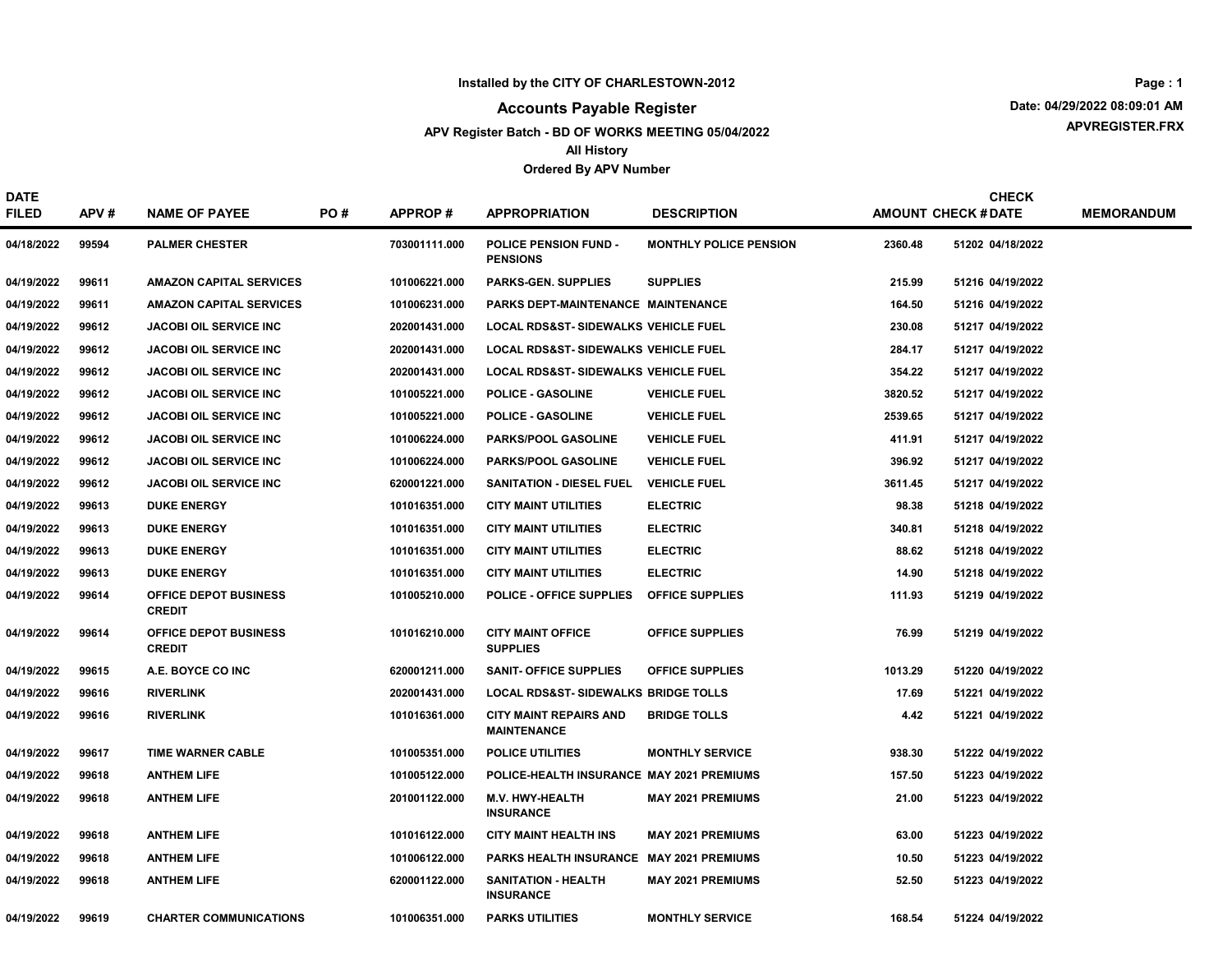## Accounts Payable Register

DATE

APVREGISTER.FRX Date: 04/29/2022 08:09:01 AM

CHECK

| <b>FILED</b> | APV#  | <b>NAME OF PAYEE</b>                            | PO# | <b>APPROP#</b> | <b>APPROPRIATION</b>                                       | <b>DESCRIPTION</b>          |          | <b>AMOUNT CHECK # DATE</b> | <b>MEMORANDUM</b> |
|--------------|-------|-------------------------------------------------|-----|----------------|------------------------------------------------------------|-----------------------------|----------|----------------------------|-------------------|
| 04/19/2022   | 99620 | <b>BENEFIT MARKETING</b><br><b>SOLUTIONS</b>    |     | 101005122.000  | POLICE-HEALTH INSURANCE APRIL 2022 HRA FEE                 |                             | 63.00    | 51225 04/19/2022           |                   |
| 04/19/2022   | 99620 | <b>BENEFIT MARKETING</b><br><b>SOLUTIONS</b>    |     | 201001122.000  | M.V. HWY-HEALTH<br><b>INSURANCE</b>                        | APRIL 2022 HRA FEE          | 9.00     | 51225 04/19/2022           |                   |
| 04/19/2022   | 99620 | <b>BENEFIT MARKETING</b><br><b>SOLUTIONS</b>    |     | 101016122.000  | <b>CITY MAINT HEALTH INS</b>                               | <b>APRIL 2022 HRA FEE</b>   | 31.50    | 51225 04/19/2022           |                   |
| 04/19/2022   | 99620 | <b>BENEFIT MARKETING</b><br><b>SOLUTIONS</b>    |     | 101006122.000  | PARKS HEALTH INSURANCE APRIL 2022 HRA FEE                  |                             | 9.00     | 51225 04/19/2022           |                   |
| 04/19/2022   | 99620 | <b>BENEFIT MARKETING</b><br><b>SOLUTIONS</b>    |     | 620001122.000  | <b>SANITATION - HEALTH</b><br><b>INSURANCE</b>             | <b>APRIL 2022 HRA FEE</b>   | 22.50    | 51225 04/19/2022           |                   |
| 04/19/2022   | 99621 | <b>VERIZON WIRELESS</b>                         |     | 101016351.000  | <b>CITY MAINT UTILITIES</b>                                | <b>MONTHLY SERVICE</b>      | 161.88   | 51226 04/19/2022           |                   |
| 04/19/2022   | 99621 | <b>VERIZON WIRELESS</b>                         |     | 101005351.000  | <b>POLICE UTILITIES</b>                                    | <b>MONTHLY SERVICE</b>      | 151.88   | 51226 04/19/2022           |                   |
| 04/19/2022   | 99622 | <b>ANTHEM INSURANCE</b><br><b>COMPANIES INC</b> |     | 101005122.000  | POLICE-HEALTH INSURANCE MAY 2022 PREMIUMS                  |                             | 25452.07 | 51227 04/19/2022           |                   |
| 04/19/2022   | 99622 | <b>ANTHEM INSURANCE</b><br><b>COMPANIES INC</b> |     | 201001122.000  | M.V. HWY-HEALTH<br><b>INSURANCE</b>                        | <b>MAY 2022 PREMIUMS</b>    | 1858.17  | 51227 04/19/2022           |                   |
| 04/19/2022   | 99622 | <b>ANTHEM INSURANCE</b><br><b>COMPANIES INC</b> |     | 101016122.000  | <b>CITY MAINT HEALTH INS</b>                               | <b>MAY 2022 PREMIUMS</b>    | 6569.47  | 51227 04/19/2022           |                   |
| 04/19/2022   | 99622 | <b>ANTHEM INSURANCE</b><br><b>COMPANIES INC</b> |     | 101006122.000  | PARKS HEALTH INSURANCE MAY 2022 PREMIUMS                   |                             | 628.04   | 51227 04/19/2022           |                   |
| 04/19/2022   | 99622 | <b>ANTHEM INSURANCE</b><br><b>COMPANIES INC</b> |     | 620001122.000  | <b>SANITATION - HEALTH</b><br><b>INSURANCE</b>             | <b>MAY 2022 PREMIUMS</b>    | 4272.42  | 51227 04/19/2022           |                   |
| 04/19/2022   | 99623 | <b>DUKE ENERGY</b>                              |     | 620001351.000  | <b>SANITATION - UTILITIES</b>                              | <b>ELECTRIC</b>             | 205.09   | 51228 04/19/2022           |                   |
| 04/19/2022   | 99624 | <b>GEORGETTA L GIVAN</b>                        |     | 703001111.000  | <b>POLICE PENSION FUND -</b><br><b>PENSIONS</b>            | <b>MONTHLY PENSION</b>      | 1416.29  | 51229 04/19/2022           |                   |
| 04/20/2022   | 99638 | PAYROLL-CHARLESTOWN CITY                        |     | 101005111.000  | <b>POLICE SALARY</b>                                       | <b>POLICE SALARY</b>        | 16638.21 | 51233 04/20/2022           |                   |
| 04/20/2022   | 99638 | PAYROLL-CHARLESTOWN CITY                        |     | 101005113.000  | POLICE CIVIL SALARY                                        | POLICE CIVIL SALARY         | 1976.82  | 51233 04/20/2022           |                   |
| 04/20/2022   | 99638 | PAYROLL-CHARLESTOWN CITY                        |     | 101006111.000  | <b>PARKS DEPT SALARY</b>                                   | <b>PARKS SALARY</b>         | 1500.44  | 51233 04/20/2022           |                   |
| 04/20/2022   | 99638 | PAYROLL-CHARLESTOWN CITY                        |     | 101016111.000  | <b>CITY MAINT SALARY</b>                                   | <b>CITY MAINT SALARY</b>    | 5917.42  | 51233 04/20/2022           |                   |
| 04/20/2022   | 99638 | PAYROLL-CHARLESTOWN CITY                        |     | 101006112.000  | PARKS PART TIME SALARIES PARKS PT SALARY                   |                             | 74.75    | 51233 04/20/2022           |                   |
| 04/20/2022   | 99638 | PAYROLL-CHARLESTOWN CITY                        |     | 101016112.000  | <b>CITY MAINT OVERTIME</b>                                 | <b>CITY MAINT OT SALARY</b> | 334.14   | 51233 04/20/2022           |                   |
| 04/20/2022   | 99638 | PAYROLL-CHARLESTOWN CITY                        |     | 101005114.000  | POLICE OVERTIME TRAINING POLICE OT SALARY<br><b>SALARY</b> |                             | 1312.24  | 51233 04/20/2022           |                   |
| 04/20/2022   | 99638 | PAYROLL-CHARLESTOWN CITY                        |     | 620001111.000  | <b>SANITATION - SALARIES</b>                               | <b>SANITATION SALARY</b>    | 4060.36  | 51233 04/20/2022           |                   |
| 04/20/2022   | 99638 | PAYROLL-CHARLESTOWN CITY                        |     | 620001112.000  | <b>SANITATION OVERTIME</b>                                 | SANITATION OT SALARY        | 80.45    | 51233 04/20/2022           |                   |
| 04/20/2022   | 99639 | <b>PAYROLL-CHARLESTOWN CITY</b>                 |     | 101006121.000  | <b>PARKS-FICA/MEDICARE</b>                                 | <b>PARKS FICA/MEDI</b>      | 118.29   | 51234 04/20/2022           |                   |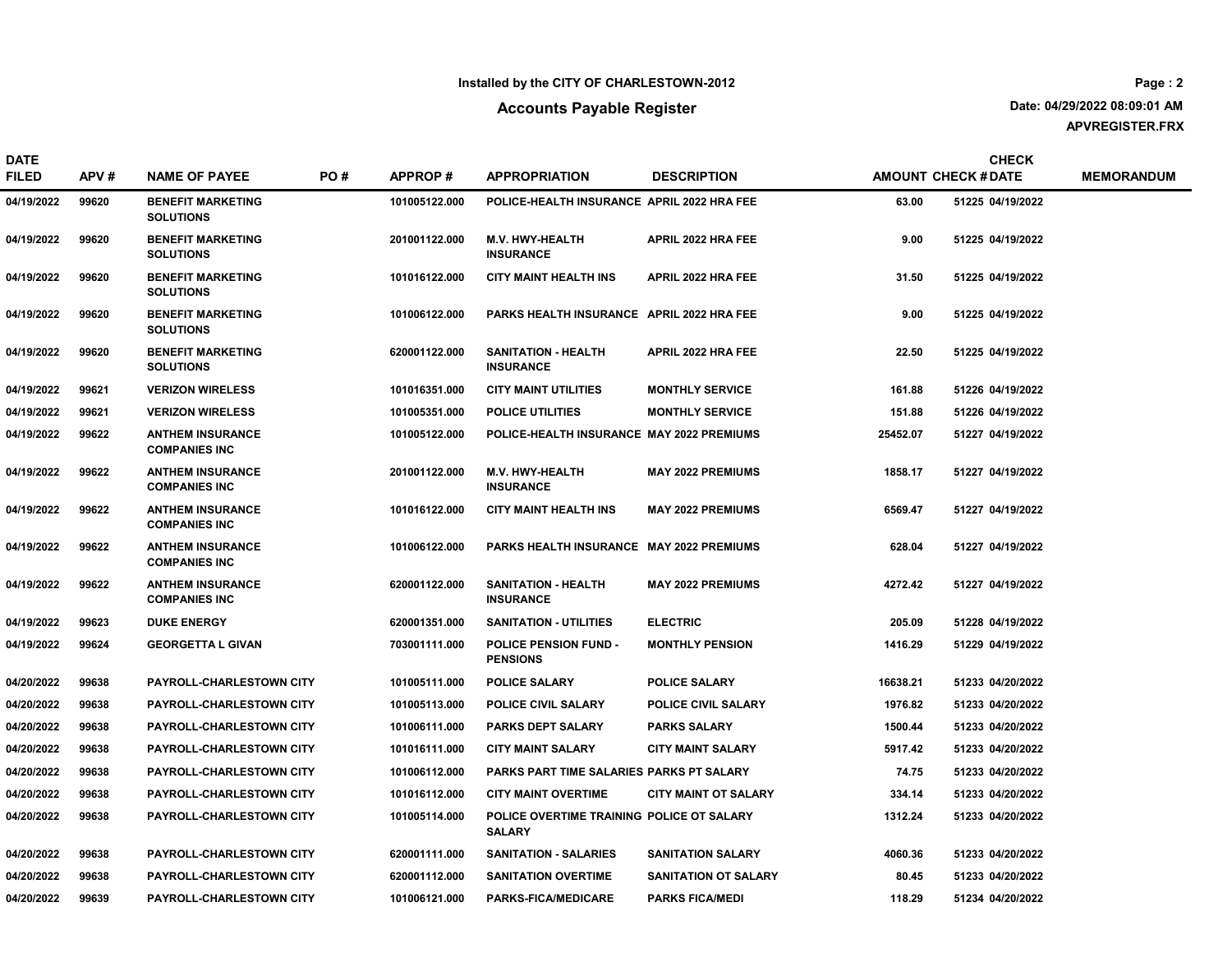## Accounts Payable Register

APVREGISTER.FRX Date: 04/29/2022 08:09:01 AM Page : 3

| <b>DATE</b><br><b>FILED</b> | APV#  | <b>NAME OF PAYEE</b>                        | PO# | <b>APPROP#</b> | <b>APPROPRIATION</b>                       | <b>DESCRIPTION</b>               |          | <b>CHECK</b><br><b>AMOUNT CHECK # DATE</b> | <b>MEMORANDUM</b> |
|-----------------------------|-------|---------------------------------------------|-----|----------------|--------------------------------------------|----------------------------------|----------|--------------------------------------------|-------------------|
| 04/20/2022                  | 99639 | PAYROLL-CHARLESTOWN CITY                    |     | 101005121.000  | <b>POLICE - SS &amp; MEDICARE</b>          | <b>POLICE FICA/MEDI</b>          | 147.93   | 51234 04/20/2022                           |                   |
| 04/20/2022                  | 99639 | <b>PAYROLL-CHARLESTOWN CITY</b>             |     | 101005126.000  | <b>POLICE MEDI</b>                         | <b>POLICE MEDI</b>               | 252.34   | 51234 04/20/2022                           |                   |
| 04/20/2022                  | 99639 | PAYROLL-CHARLESTOWN CITY                    |     | 101016121.000  | <b>CITY MAINT FICA/MEDI</b>                | <b>CITY MAINT FICA/MEDI</b>      | 463.67   | 51234 04/20/2022                           |                   |
| 04/20/2022                  | 99639 | <b>PAYROLL-CHARLESTOWN CITY</b>             |     | 620001121.000  | <b>SANITATION - FICA/MEDI</b>              | <b>SANITATION FICA/MEDI</b>      | 307.42   | 51234 04/20/2022                           |                   |
| 04/20/2022                  | 99640 | <b>PAYROLL-CHARLESTOWN CITY</b>             |     | 101005125.000  | <b>POLICE OF WKS POLICE</b><br><b>PERF</b> | <b>POLICE PERF</b>               | 3063.70  | 51235 04/20/2022                           |                   |
| 04/20/2022                  | 99640 | PAYROLL-CHARLESTOWN CITY                    |     | 101005124.000  | <b>POLICE CIVL PERF</b>                    | <b>POLICE CIVIL PERF</b>         | 211.00   | 51235 04/20/2022                           |                   |
| 04/20/2022                  | 99640 | <b>PAYROLL-CHARLESTOWN CITY</b>             |     | 101016124.000  | <b>CITY MAINT PERF</b>                     | <b>CITY MAINT PERF</b>           | 644.73   | 51235 04/20/2022                           |                   |
| 04/20/2022                  | 99640 | <b>PAYROLL-CHARLESTOWN CITY</b>             |     | 101006124.000  | <b>PARKS PERF</b>                          | <b>PARKS PERF</b>                | 168.05   | 51235 04/20/2022                           |                   |
| 04/20/2022                  | 99640 | PAYROLL-CHARLESTOWN CITY                    |     | 620001124.000  | <b>SANITATION - PERF</b>                   | <b>SANITATION PERF</b>           | 463.78   | 51235 04/20/2022                           |                   |
| 04/20/2022                  | 99641 | <b>PAYROLL-CHARLESTOWN CITY</b>             |     | 201001111.000  | <b>M.V.HWY FUND - SALARIES</b>             | <b>MVH SALARY</b>                | 1402.57  | 51236 04/20/2022                           |                   |
| 04/20/2022                  | 99641 | PAYROLL-CHARLESTOWN CITY                    |     | 201001112.000  | <b>M.V. HWY OVERTIME</b>                   | <b>MVH OT SALARY</b>             | 56.32    | 51236 04/20/2022                           |                   |
| 04/20/2022                  | 99642 | <b>PAYROLL-CHARLESTOWN CITY</b>             |     | 201001121.000  | <b>M.V.HWY- FICA/MEDICARE</b>              | <b>MVH FICA/MEDI</b>             | 107.31   | 51237 04/20/2022                           |                   |
| 04/20/2022                  | 99643 | <b>PAYROLL-CHARLESTOWN CITY</b>             |     | 201001124.000  | <b>M.V.HWY FUND - PERF</b>                 | <b>MVH PERF</b>                  | 163.40   | 51238 04/20/2022                           |                   |
| 04/21/2022                  | 99648 | <b>CHARLESTOWN UTILITIES</b>                |     | 626001590.000  | UTILITY CLEARING                           | <b>ONLINE PAYMENTS 4/11-4/18</b> | 11710.52 | 99648 04/21/2022                           |                   |
| 04/21/2022                  | 99648 | <b>CHARLESTOWN UTILITIES</b>                |     | 626001590.000  | <b>UTILITY CLEARING</b>                    | <b>ONLINE PAYMENTS 4/11-4/18</b> | 4256.56  | 99648 04/21/2022                           |                   |
| 04/22/2022                  | 99654 | <b>AT&amp;TUVERSE</b>                       |     | 101006351.000  | <b>PARKS UTILITIES</b>                     | <b>INTERNET SERVICE</b>          | 78.65    | 51272 04/22/2022                           |                   |
| 04/22/2022                  | 99655 | <b>HOME DEPOT CREDIT</b><br><b>SERVICES</b> |     | 101006231.000  | PARKS DEPT-MAINTENANCE SUPPLIES            |                                  | 723.85   | 51273 04/22/2022                           |                   |
| 04/22/2022                  | 99656 | <b>DUKE ENERGY</b>                          |     | 101006351.000  | <b>PARKS UTILITIES</b>                     | <b>ELECTRIC SERVICE</b>          | 162.03   | 51274 04/22/2022                           |                   |
| 04/22/2022                  | 99656 | <b>DUKE ENERGY</b>                          |     | 101006351.000  | <b>PARKS UTILITIES</b>                     | <b>ELECTRIC SERVICE</b>          | 10.69    | 51274 04/22/2022                           |                   |
| 04/22/2022                  | 99656 | <b>DUKE ENERGY</b>                          |     | 101006351.000  | <b>PARKS UTILITIES</b>                     | <b>ELECTRIC SERVICE</b>          | 327.15   | 51274 04/22/2022                           |                   |
| 04/22/2022                  | 99656 | <b>DUKE ENERGY</b>                          |     | 101006351.000  | <b>PARKS UTILITIES</b>                     | <b>ELECTRIC SERVICE</b>          | 23.66    | 51274 04/22/2022                           |                   |
| 04/22/2022                  | 99656 | <b>DUKE ENERGY</b>                          |     | 101006351.000  | <b>PARKS UTILITIES</b>                     | <b>ELECTRIC SERVICE</b>          | 27.10    | 51274 04/22/2022                           |                   |
| 04/22/2022                  | 99656 | <b>DUKE ENERGY</b>                          |     | 101006351.000  | <b>PARKS UTILITIES</b>                     | <b>ELECTRIC SERVICE</b>          | 118.52   | 51274 04/22/2022                           |                   |
| 04/22/2022                  | 99656 | <b>DUKE ENERGY</b>                          |     | 101006351.000  | <b>PARKS UTILITIES</b>                     | <b>ELECTRIC SERVICE</b>          | 228.95   | 51274 04/22/2022                           |                   |
| 04/22/2022                  | 99656 | <b>DUKE ENERGY</b>                          |     | 101006351.000  | <b>PARKS UTILITIES</b>                     | <b>ELECTRIC SERVICE</b>          | 22.34    | 51274 04/22/2022                           |                   |
| 04/22/2022                  | 99656 | <b>DUKE ENERGY</b>                          |     | 101006351.000  | <b>PARKS UTILITIES</b>                     | <b>ELECTRIC SERVICE</b>          | 10.86    | 51274 04/22/2022                           |                   |
| 04/22/2022                  | 99656 | <b>DUKE ENERGY</b>                          |     | 101006351.000  | <b>PARKS UTILITIES</b>                     | <b>ELECTRIC SERVICE</b>          | 21.62    | 51274 04/22/2022                           |                   |
| 04/22/2022                  | 99656 | <b>DUKE ENERGY</b>                          |     | 101006351.000  | <b>PARKS UTILITIES</b>                     | <b>ELECTRIC SERVICE</b>          | 100.72   | 51274 04/22/2022                           |                   |
| 04/22/2022                  | 99656 | <b>DUKE ENERGY</b>                          |     | 101006351.000  | <b>PARKS UTILITIES</b>                     | <b>ELECTRIC SERVICE</b>          | 113.41   | 51274 04/22/2022                           |                   |
| 04/22/2022                  | 99657 | <b>AMAZON CAPITAL SERVICES</b>              |     | 101006231.000  | PARKS DEPT-MAINTENANCE WEED EATER LINE     |                                  | 38.99    | 51275 04/22/2022                           |                   |
| 04/22/2022                  | 99657 | <b>AMAZON CAPITAL SERVICES</b>              |     | 101006392.000  | <b>PARKS SUMMER</b>                        | <b>FLOOR STAND</b>               | 297.98   | 51275 04/22/2022                           |                   |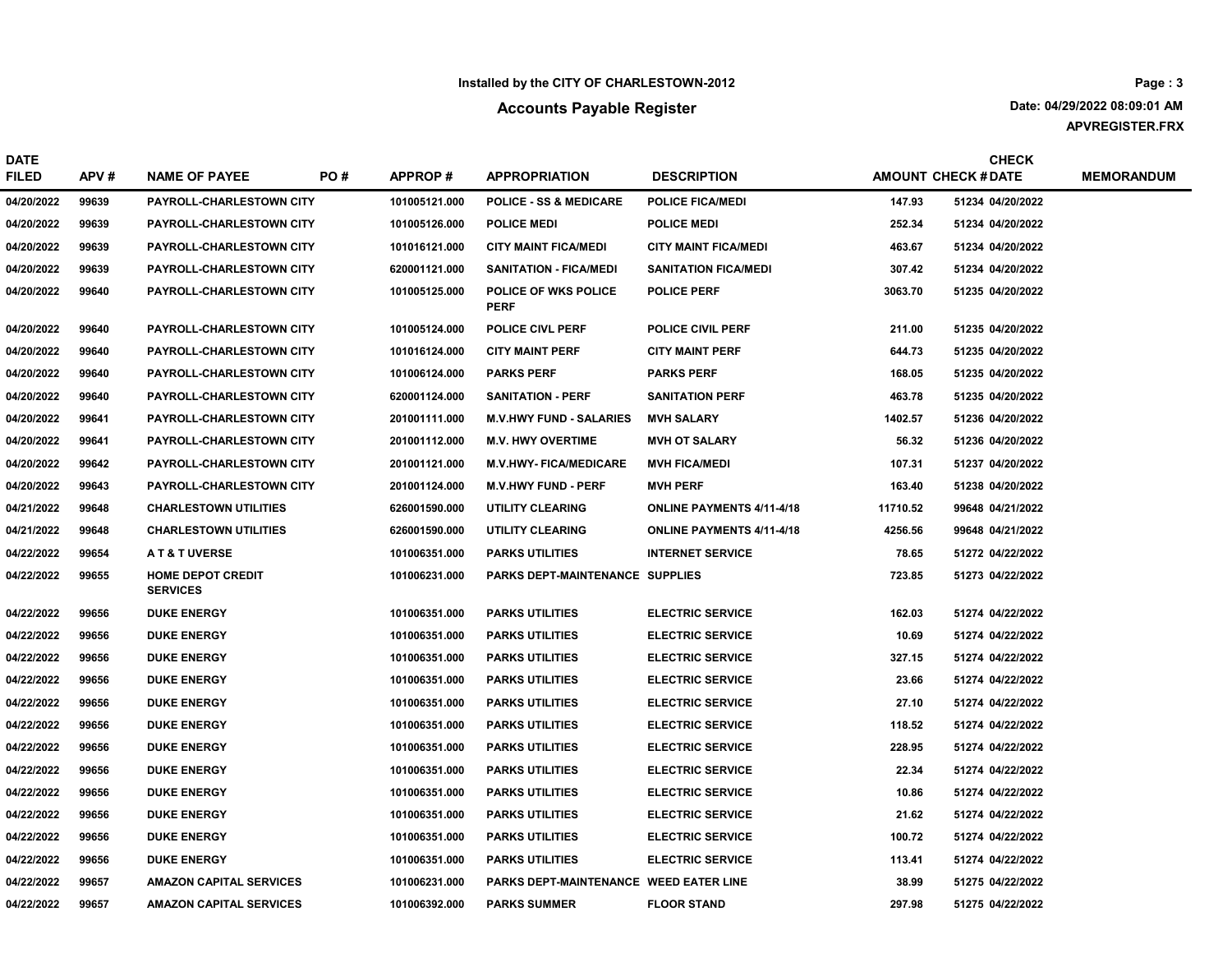## Accounts Payable Register

APVREGISTER.FRX Date: 04/29/2022 08:09:01 AM

| <b>DATE</b><br><b>FILED</b> | APV#  | <b>NAME OF PAYEE</b>                                       | PO# | <b>APPROP#</b> | <b>APPROPRIATION</b>                                         | <b>DESCRIPTION</b>                                 |          | <b>CHECK</b><br><b>AMOUNT CHECK # DATE</b> | <b>MEMORANDUM</b> |
|-----------------------------|-------|------------------------------------------------------------|-----|----------------|--------------------------------------------------------------|----------------------------------------------------|----------|--------------------------------------------|-------------------|
|                             |       |                                                            |     |                | <b>ENTERTAINMENT</b>                                         |                                                    |          |                                            |                   |
| 04/24/2022                  | 99665 | <b>PAYROLL-CHARLESTOWN CITY</b>                            |     | 101005111.000  | <b>POLICE SALARY</b>                                         | <b>POLICE SALARIES</b>                             | 16660.91 | 51280 04/27/2022                           |                   |
| 04/24/2022                  | 99665 | <b>PAYROLL-CHARLESTOWN CITY</b>                            |     | 101005113.000  | <b>POLICE CIVIL SALARY</b>                                   | <b>POLICE SECRETARY SALARIES</b>                   | 1884.00  | 51280 04/27/2022                           |                   |
| 04/24/2022                  | 99665 | <b>PAYROLL-CHARLESTOWN CITY</b>                            |     | 101006111.000  | <b>PARKS DEPT SALARY</b>                                     | <b>PARKS SALARIES</b>                              | 1500.44  | 51280 04/27/2022                           |                   |
| 04/24/2022                  | 99665 | <b>PAYROLL-CHARLESTOWN CITY</b>                            |     | 101016111.000  | <b>CITY MAINT SALARY</b>                                     | <b>CITY MAINT SALARIES</b>                         | 5791.99  | 51280 04/27/2022                           |                   |
| 04/24/2022                  | 99665 | <b>PAYROLL-CHARLESTOWN CITY</b>                            |     | 101006112.000  | <b>PARKS PART TIME SALARIES PARKS PT SALARIES</b>            |                                                    | 26.00    | 51280 04/27/2022                           |                   |
| 04/24/2022                  | 99665 | <b>PAYROLL-CHARLESTOWN CITY</b>                            |     | 101016112.000  | <b>CITY MAINT OVERTIME</b>                                   | <b>CITY MAINT OT SALARIES</b>                      | 6.75     | 51280 04/27/2022                           |                   |
| 04/24/2022                  | 99665 | <b>PAYROLL-CHARLESTOWN CITY</b>                            |     | 101005114.000  | POLICE OVERTIME TRAINING POLICE OT SALARIES<br><b>SALARY</b> |                                                    | 882.84   | 51280 04/27/2022                           |                   |
| 04/24/2022                  | 99665 | <b>PAYROLL-CHARLESTOWN CITY</b>                            |     | 620001111.000  | <b>SANITATION - SALARIES</b>                                 | <b>SANIT SALARIES</b>                              | 4060.37  | 51280 04/27/2022                           |                   |
| 04/24/2022                  | 99665 | <b>PAYROLL-CHARLESTOWN CITY</b>                            |     | 620001112.000  | <b>SANITATION OVERTIME</b>                                   | <b>SANIT OT SALARIES</b>                           | 48.27    | 51280 04/27/2022                           |                   |
| 04/24/2022                  | 99666 | <b>PAYROLL-CHARLESTOWN CITY</b>                            |     | 201001111.000  | <b>M.V.HWY FUND - SALARIES</b>                               | <b>MVH SALARIES</b>                                | 741.60   | 51281 04/27/2022                           |                   |
| 04/24/2022                  | 99667 | <b>PAYROLL-CHARLESTOWN CITY</b>                            |     | 101006121.000  | <b>PARKS-FICA/MEDICARE</b>                                   | <b>PARKS FICA/MEDI</b>                             | 114.56   | 51282 04/27/2022                           |                   |
| 04/24/2022                  | 99667 | <b>PAYROLL-CHARLESTOWN CITY</b>                            |     | 101005121.000  | <b>POLICE - SS &amp; MEDICARE</b>                            | <b>POLICE FICA/MEDI</b>                            | 140.83   | 51282 04/27/2022                           |                   |
| 04/24/2022                  | 99667 | <b>PAYROLL-CHARLESTOWN CITY</b>                            |     | 101005126.000  | <b>POLICE MEDI</b>                                           | <b>POLICE MEDI</b>                                 | 246.44   | 51282 04/27/2022                           |                   |
| 04/24/2022                  | 99667 | <b>PAYROLL-CHARLESTOWN CITY</b>                            |     | 101016121.000  | <b>CITY MAINT FICA/MEDI</b>                                  | <b>CITY MAINT FICA/MEDI</b>                        | 430.11   | 51282 04/27/2022                           |                   |
| 04/24/2022                  | 99667 | <b>PAYROLL-CHARLESTOWN CITY</b>                            |     | 620001121.000  | <b>SANITATION - FICA/MEDI</b>                                | <b>SANIT FICA/MEDI</b>                             | 304.96   | 51282 04/27/2022                           |                   |
| 04/24/2022                  | 99668 | <b>PAYROLL-CHARLESTOWN CITY</b>                            |     | 201001121.000  | <b>M.V.HWY- FICA/MEDICARE</b>                                | <b>MVH FICA/MEDI</b>                               | 54.51    | 51283 04/27/2022                           |                   |
| 04/24/2022                  | 99669 | <b>PAYROLL-CHARLESTOWN CITY</b>                            |     | 101005124.000  | <b>POLICE CIVL PERF</b>                                      | <b>POLICE CIVIL PERF</b>                           | 211.00   | 51284 04/27/2022                           |                   |
| 04/24/2022                  | 99669 | <b>PAYROLL-CHARLESTOWN CITY</b>                            |     | 101005124.000  | <b>POLICE CIVL PERF</b>                                      | <b>POLICE PERF</b>                                 | 3063.70  | 51284 04/27/2022                           |                   |
| 04/24/2022                  | 99669 | <b>PAYROLL-CHARLESTOWN CITY</b>                            |     | 101016124.000  | <b>CITY MAINT PERF</b>                                       | <b>CITY MAINT PERF</b>                             | 568.05   | 51284 04/27/2022                           |                   |
| 04/24/2022                  | 99669 | <b>PAYROLL-CHARLESTOWN CITY</b>                            |     | 101006124.000  | <b>PARKS PERF</b>                                            | <b>PARKS PERF</b>                                  | 168.05   | 51284 04/27/2022                           |                   |
| 04/24/2022                  | 99669 | <b>PAYROLL-CHARLESTOWN CITY</b>                            |     | 620001124.000  | <b>SANITATION - PERF</b>                                     | <b>SANIT PERF</b>                                  | 460.18   | 51284 04/27/2022                           |                   |
| 04/24/2022                  | 99670 | <b>PAYROLL-CHARLESTOWN CITY</b>                            |     | 201001124.000  | <b>M.V.HWY FUND - PERF</b>                                   | <b>MVH PERF</b>                                    | 83.06    | 51285 04/27/2022                           |                   |
| 04/27/2022                  | 99679 | <b>AMERICAN HERITAGE LIFE</b><br><b>INSURANCE COMPANY</b>  |     | 101005127.000  | <b>POLICE RESERVE INS</b>                                    | <b>SUPPLEMENTAL INS</b>                            | 244.40   | 99679 04/27/2022                           |                   |
| 05/04/2022                  | 99701 | <b>JAMES DONALD HARBIN</b>                                 |     | 101006231.000  | PARKS DEPT-MAINTENANCE REPAIRS                               |                                                    | 53.99    | $\frac{1}{2}$                              |                   |
| 05/04/2022                  | 99701 | <b>JAMES DONALD HARBIN</b>                                 |     | 101006231.000  | PARKS DEPT-MAINTENANCE REPAIRS                               |                                                    | 58.11    | $\frac{1}{2}$                              |                   |
| 05/04/2022                  | 99701 | <b>JAMES DONALD HARBIN</b>                                 |     | 101006231.000  | <b>PARKS DEPT-MAINTENANCE REPAIRS</b>                        |                                                    | 86.85    | $\prime$ $\prime$                          |                   |
| 05/04/2022                  | 99702 | <b>JERRY VEST</b>                                          |     | 101007232.000  | <b>PLAN/ZONE GRASS CUTTING GRASS CUTTING</b>                 |                                                    | 2970.00  | $\prime$                                   |                   |
| 05/04/2022                  | 99703 | <b>LAW ENFORCEMENT RISK</b><br><b>MANAGEMENT GROUP INC</b> |     | 233001354.000  | LECE POLICE TRAIN CLASS JASON BROADY-TYPES OF                | <b>EVIDENCE</b>                                    | 150.00   | $\prime$                                   |                   |
| 05/04/2022                  | 99703 | <b>LAW ENFORCEMENT RISK</b><br><b>MANAGEMENT GROUP INC</b> |     | 233001354.000  | <b>LECE POLICE TRAIN CLASS</b>                               | <b>JASON BROADY-DEATH</b><br><b>INVESTIGATIONS</b> | 150.00   | $\frac{1}{2}$                              |                   |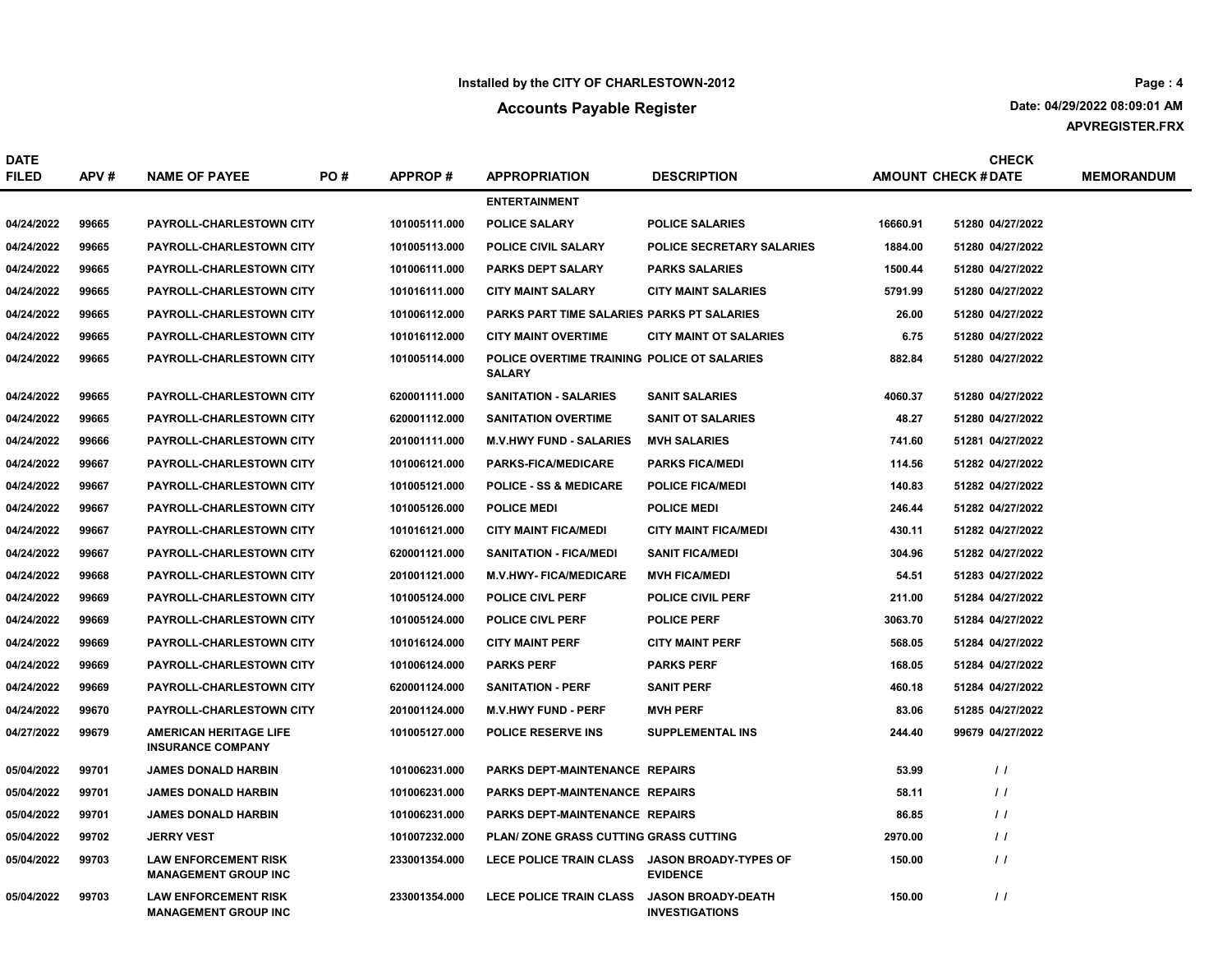#### Accounts Payable Register

APVREGISTER.FRX Date: 04/29/2022 08:09:01 AM

DATE FILED APV # NAME OF PAYEE PO # APPROP # APPROPRIATION DESCRIPTION AMOUNT CHECK # DATE MEMORANDUM CHECK PO # APPROP # APPROPRIATION DESCRIPTION DESTRIPTION AMOUNT CHECK #DATE 05/04/2022 99704 ARC JANITORIAL SUPPLY INC 101005225.000 OPERATING SUPPLIES POLICE - GENERAL SUPPLIES 648.14 (1) 05/04/2022 99705 CREATIVE PRODUCT SOURCING INC 235005231.000 POLICE TOW-IN FEE SHIRTS 6 1533.95 SHIRTS 1533.95 SHIRTS 05/04/2022 99706 EARTH FIRST OF KENTUCKIANA INC 620001311.000 SANIT - LANDFILL/COMPOST BRUSH FEES 374.10 374.10 05/04/2022 99706 EARTH FIRST OF KENTUCKIANA INC 620001311.000 SANIT - LANDFILL/COMPOST BRUSH FEES 211.20 211.20 / / 05/04/2022 99707 BAUER BUILT INC 620001361.000 SANITATION - REPAIRS AND TIRE REPAIRS 675.56 // MAINTENANCE 05/04/2022 99708 A1 PORTA POTTY LLC 101006351.000 PARKS UTILITIES RENTAL FEES 175.00 1/10106351.000 1/10106351.000 PARKS UTILITIES 05/04/2022 99709 AIRGAS USA LLC 1999 101016351.000 CITY MAINT UTILITIES CYL RENTAL 199709 95.88 199709 05.88 05/04/2022 99709 AIRGAS USA LLC 101016351.000 CITY MAINT UTILITIES CYL RENTAL 105.00 105.00 / / 05/04/2022 99710 AUS CENTRAL LOCKBOX 620001212.000 SANITATION - UNIFORMS MATS 627.26 621.26 620001212.000 MATS 05/04/2022 99710 AUS CENTRAL LOCKBOX 620001212.000 SANITATION - UNIFORMS MATS 627.26 27.26 / / 05/04/2022 99710 AUS CENTRAL LOCKBOX 620001212.000 SANITATION - UNIFORMS MATS 626.52 620001212.000 MATS 05/04/2022 99710 AUS CENTRAL LOCKBOX 620001212.000 SANITATION - UNIFORMS MATS 627.26 621.26 620001212.000 MATS 05/04/2022 99710 AUS CENTRAL LOCKBOX 620001212.000 SANITATION - UNIFORMS MATS 627.26 620001212.000 MATS 05/04/2022 99710 AUS CENTRAL LOCKBOX 620001212.000 SANITATION - UNIFORMS MATS 627.26 621.26 620001212.000 MATS 05/04/2022 99710 AUS CENTRAL LOCKBOX 101005351.000 POLICE UTILITIES MATS 32.54 32.54 7 / / 05/04/2022 99710 AUS CENTRAL LOCKBOX 101005351.000 POLICE UTILITIES MATS 32.54 32.54 7 / / 05/04/2022 99711 CLARK FLOYD LANDFILL 620001311.000 SANIT - LANDFILL/COMPOST DISTRICT FEES 337.61 620001311.000 05/04/2022 99712 FALLS CITY ELECTRIC SUPPLY 101006221.000 PARKS-GEN. SUPPLIES CITY SQUARE MAINT 220.97 / / 05/04/2022 99713 FEEDERS SUPPLY 101005224.000 POLICE- K-9 SUPPLIES HOUSE CHARGE 60.99 / / 05/04/2022 99714 MARY K DOWNEY 101006351.000 PARKS UTILITIES CLEANING SERVICE A&E 300.00 / / 05/04/2022 99715 JACOBI TOOMBS AND LANZ INC COUNCIL ENGINEERING FEES ENGINEERING FEES ON CALL 1272.50 101004312.000 / / SERVICES 05/04/2022 99715 JACOBI TOOMBS AND LANZ INC 101004312.000 COUNCIL ENGINEERING MONROE STREET CULVERT 3006.25 / / FEES 05/04/2022 99716 JACOBI OIL SERVICE INC 620001221.000 SANITATION - DIESEL FUEL XTREME AW32 216.00 6 / / 05/04/2022 99716 JACOBI OIL SERVICE INC SANITATION - DIESEL FUEL 703.08 620001221.000 DIESEL / / 05/04/2022 99717 KRON'S FIRE PROTECTION SERVICE 101006231.000 PARKS DEPT-MAINTENANCE ANNUAL EXTINGUISHER 229.00 29.00 / / **SERVICE** 05/04/2022 99717 KRON'S FIRE PROTECTION SERVICE 101006231.000 PARKS DEPT-MAINTENANCE ANNUAL EXTINGUISHER 370.00 and 370.00 **SERVICE**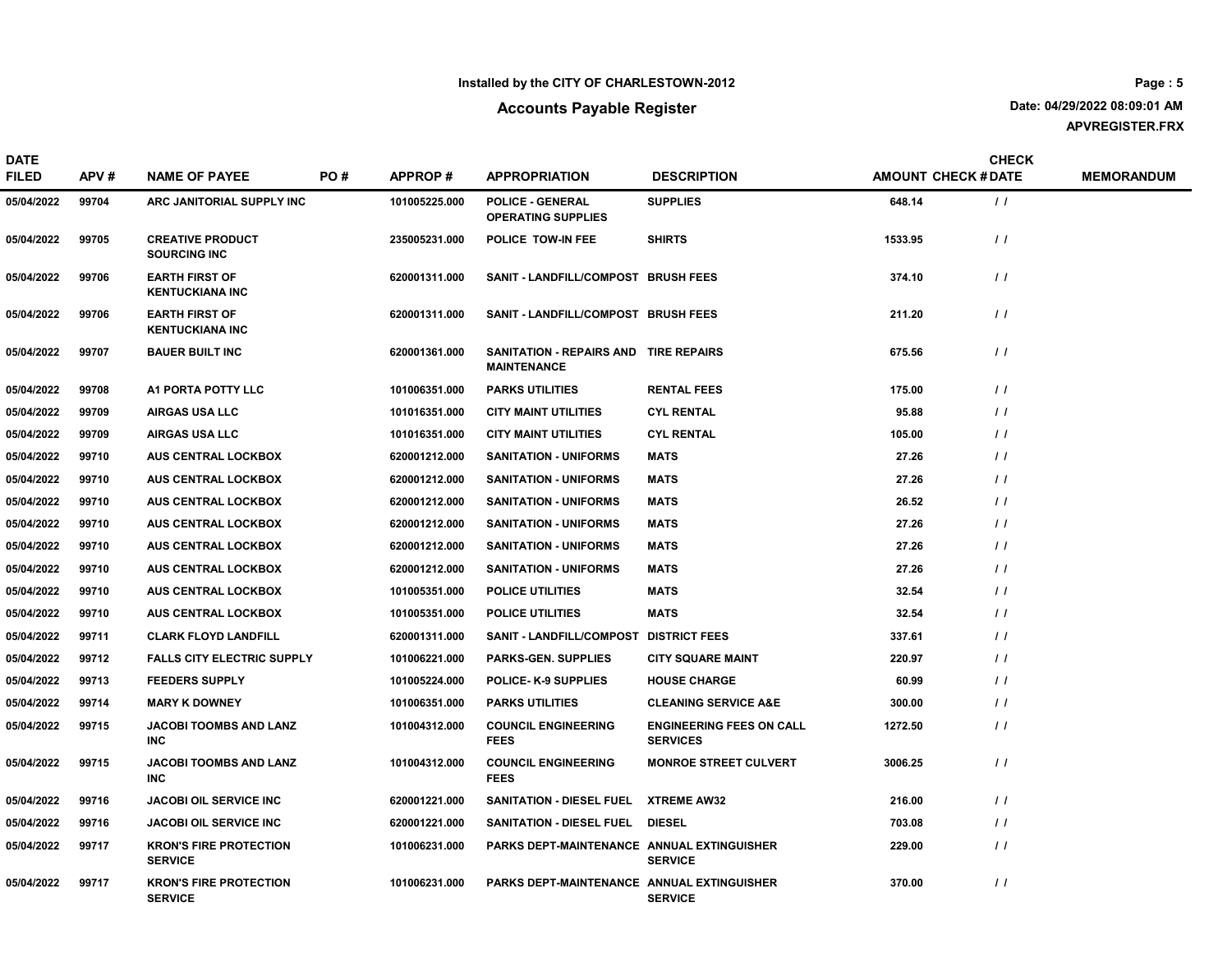# Accounts Payable Register

APVREGISTER.FRX Date: 04/29/2022 08:09:01 AM

| <b>DATE</b><br><b>FILED</b> | APV#  | <b>NAME OF PAYEE</b>                                            | PO# | APPROP#       | <b>APPROPRIATION</b>                                  | <b>DESCRIPTION</b>                           | <b>AMOUNT CHECK # DATE</b> | <b>CHECK</b>      | <b>MEMORANDUM</b> |
|-----------------------------|-------|-----------------------------------------------------------------|-----|---------------|-------------------------------------------------------|----------------------------------------------|----------------------------|-------------------|-------------------|
| 05/04/2022                  | 99717 | <b>KRON'S FIRE PROTECTION</b><br><b>SERVICE</b>                 |     | 101006231.000 | <b>PARKS DEPT-MAINTENANCE ANNUAL EXTINGUISHER</b>     | <b>SERVICE</b>                               | 795.00                     | $\prime$          |                   |
| 05/04/2022                  | 99717 | <b>KRON'S FIRE PROTECTION</b><br><b>SERVICE</b>                 |     | 620001361.000 | <b>SANITATION - REPAIRS AND</b><br><b>MAINTENANCE</b> | <b>ANNUAL EXTINGUISHER</b><br><b>SERVICE</b> | 365.00                     | $\prime$          |                   |
| 05/04/2022                  | 99718 | <b>ORIGINAL PURE WATER LLC</b>                                  |     | 269001590.000 | <b>POLICE EQUIPMENT NRF</b>                           | <b>WATER COOLERS</b>                         | 657.90                     | $\prime$          |                   |
| 05/04/2022                  | 99719 | <b>SIRCHIE FINGER PRINT</b>                                     |     | 101005213.000 | POLICE EVIDENCE SUPPLIES SUPPLIES                     |                                              | 220.91                     | $\prime$          |                   |
| 05/04/2022                  | 99720 | <b>UPS</b>                                                      |     | 101005225.000 | <b>POLICE - GENERAL</b><br><b>OPERATING SUPPLIES</b>  | <b>SHIPPING SERVICES</b>                     | 29.74                      | $\prime$          |                   |
| 05/04/2022                  | 99721 | <b>ARAMARK UNIFORM &amp; CAREER</b><br><b>APPAREL GROUP INC</b> |     | 101006221.000 | <b>PARKS-GEN, SUPPLIES</b>                            | <b>SUPPLIES</b>                              | 139.53                     | $\prime$          |                   |
| 05/04/2022                  | 99722 | THE SHERWIN WILLIAMS CO                                         |     | 202001431.000 | <b>LOCAL RDS&amp;ST- SIDEWALKS PAINT</b>              |                                              | 400.00                     | $\prime$          |                   |
| 05/04/2022                  | 99723 | <b>LEWIS SEED COMPANY</b>                                       |     | 101006231.000 | <b>PARKS DEPT-MAINTENANCE</b>                         |                                              | 476.00                     | $\prime$ $\prime$ |                   |

\*\*\* GRAND TOTAL \*\*\* 171166.69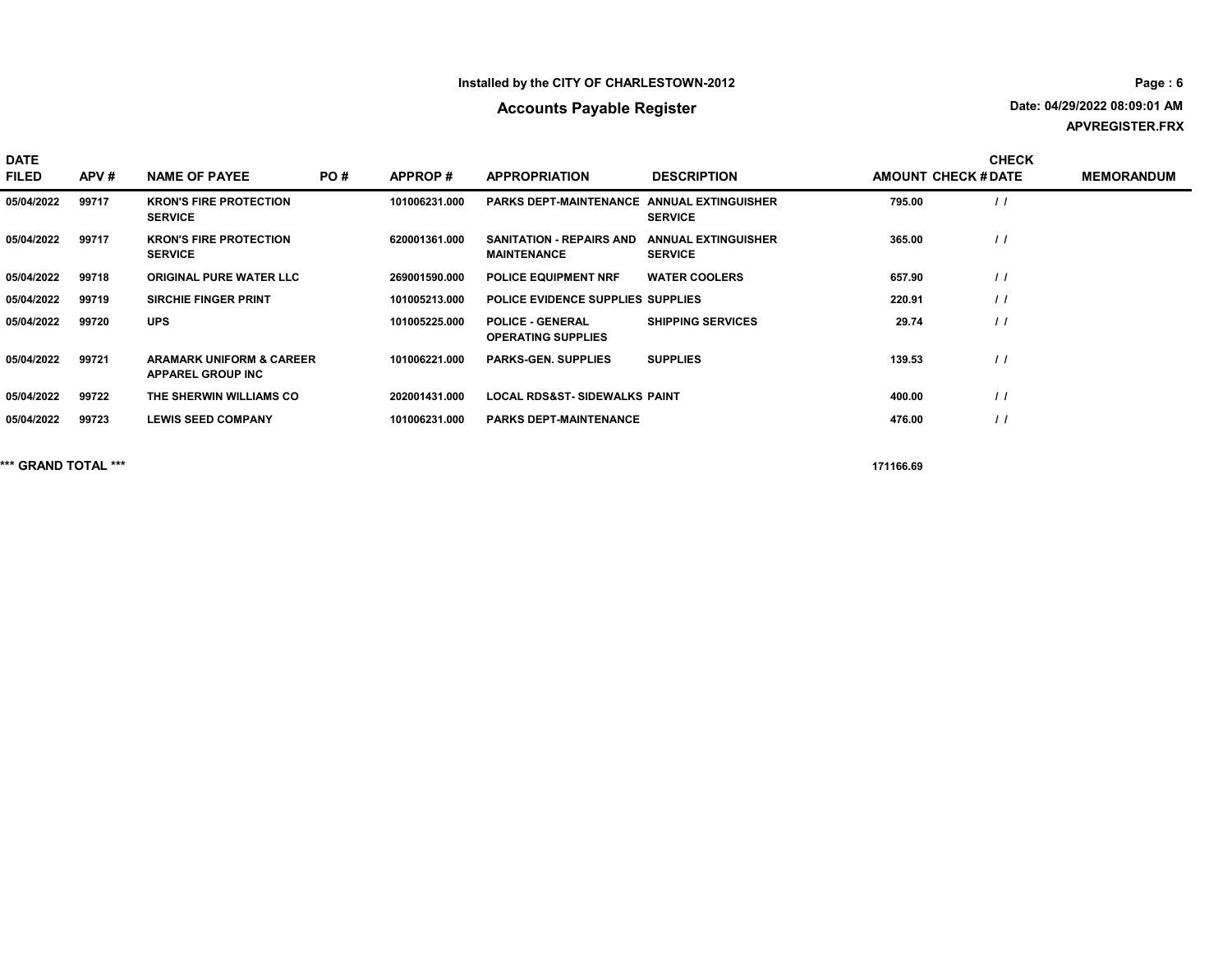## MINUTES

# THE BOARD OF PUBLIC WORKS AND SAFETY

## April 20, 2022

### 9:00 A.M.

# THE REGULAR MEETING OF THE CHARLESTOWN BOARD OF PUBLIC WORKS AND SAFETY FOR THE CITY OF CHARLESTOWN WAS HELD ON WEDNESDAY, APRIL 20, 2022 AT 9:00 A.M. AT CITY HALL WITH MAYOR TREVA HODGES PRESIDING.

Board members present was Mr. Ernie Thompson and Ms. Gwen Moser. Also present was Clerk Treasurer Donna Coomer. City Attorney Perry McCall was on zoom.

## Pledge All

### Agenda

Mayor Hodges said she wanted to add some general updates at the end of the meeting.

Mr. Thompson made a motion to add the Mayor's updates and approve the agenda, seconded by Ms. Moser. Approved. 3-0.

### Standing Business

Ms. Moser made a motion to approve the Minutes from 04/06/2022, the Claims, and Payroll Voucher 04/04/2022 to 04/17/22, seconded by Mr. Thompson. Approved 3-0.

### Public Comment-None

### Promotion of Police Officer

Assistant Police Chief Brion Gilbert is recommending to promote Officer Tyler Lyons to Corporal with the Charlestown Police Department. He has been with the force for 6 years and had no disciplinary action.

Mr. Thompson made a motion to approve the promotion of Officer Tyler, seconded by Ms. Moser. Approved. 3-0.

### Anthem Insurance Renewal

Mr. Larry Lynn presented information on the Anthem medical insurance renewal. There will be a 5% increase in the premium and will increase the employee's payroll deduction by 5%.

The Group Life and AD&D benefit is proposed rate is 21 cents per thousand. The dental plan is rate is 3%. The Vision benefits and Voluntary Group Life is unchanged. Mr. Thompson made a motion to approve Anthem medical, dental, vision & life insurance renewal, seconded by Ms. Moser. Approved. 3-0.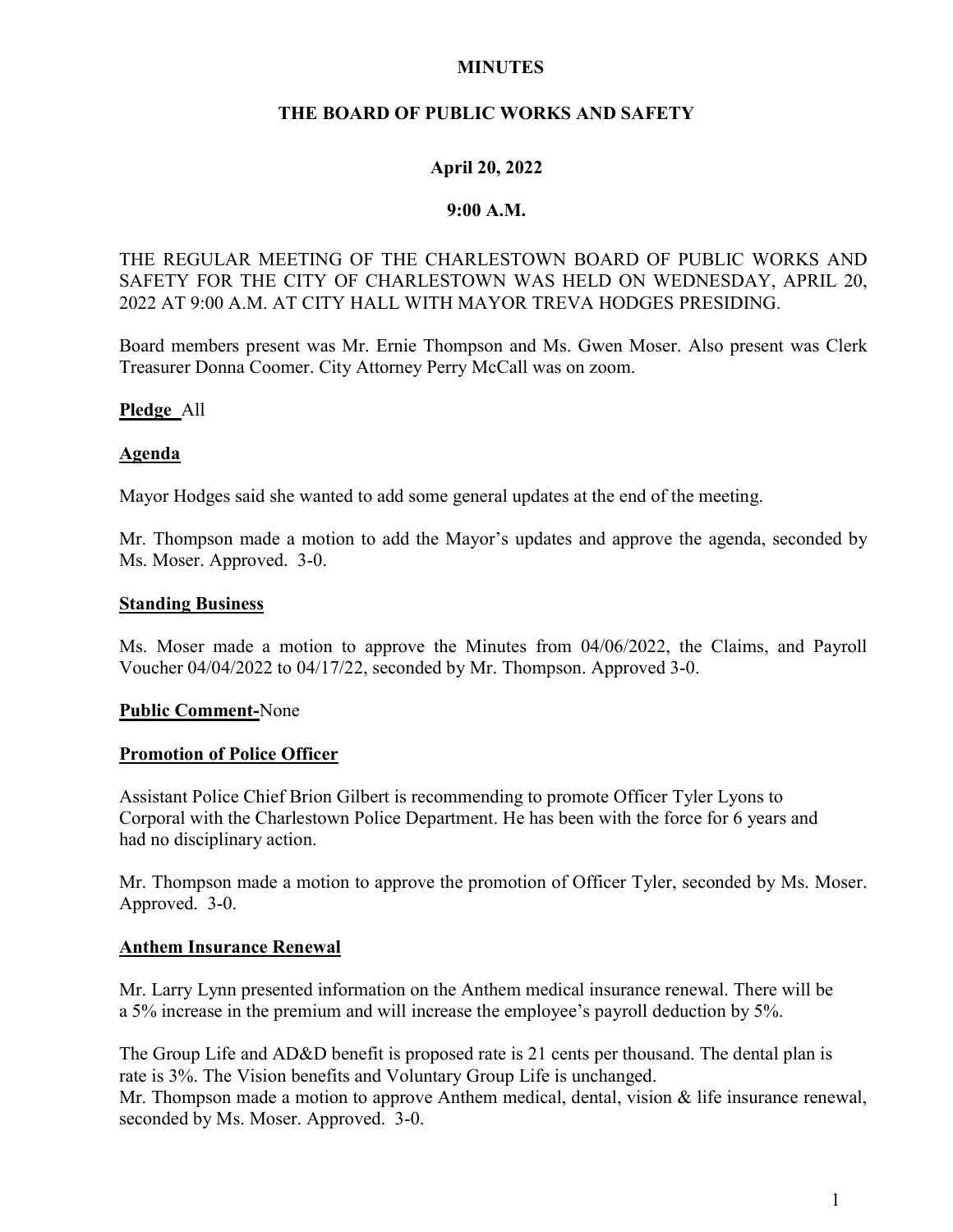# **BMS** Contract

Deputy Clerk Treasurer Heather Schrimp presented the Benefits Marketing Solution (BMS) Contract. This contract allows the city to make pretax deductions for premiums. There are no changes to the contract and the fee is still \$150.00. They also handle the Cobra insurance and that is still the same of \$150.00 a year and it is \$.65 monthly per employee \$50.00 dollars minimum.

Mr. Thompson made a motion to approve the BMS Contract, seconded by Ms. Moser. Approved 3-0.

# Island Contract

Mayor Hodges said we did receive a grant from Indiana American Water to help redo the islands on Market Street. She received one bid and design from Greenscapes in the amount of \$33,000.00. There will be dogwood trees, butterfly weed, annual flowers and blue false indigo. Greenscapes will remove, clean up the islands and then plant.

Mr. Thompson made a motion to approve the Greenscapes Contract, seconded by Ms. Moser. Approved 3-0.

# Clark County Transfer & Recycling

Mayor Hodges presented a proposal for waste disposal. She did a comparison on the Clark County Landfill and the Clark County Transfer Recycling on Highway 403.The difference was \$14,848.00. The other factors which are not included with the difference is safety of drive, productive use of time. She is recommending to use Clark County Transfer & Recycling.

Mr. Thompson made a motion to approve Clark County Transfer & Recycling, seconded by Ms. Moser. Approved 3-0.

# A&E Building – Cleaning Contract

Parks Coordinator, Carrie Prince said the cleaning lady for the A&E Building resigned and she is asking to have a cleaning contract from Merry Maids approved. Their initial cost will be \$640.00 and then \$140.00 per week. Carrie said the building is rented out almost every day and they need to have someone to clean it. She has received two quotes and Merry Maids is the lowest quote.

A motion was made by Ms. Moser to approve the cleaning contract for Merry Maids to do a deep clean at the A&E building for \$640.00 and \$140.00 for a weekly cleaning, seconded by Mr. Thompson. Approved 3-0.

# **Science Camp**

Parks Coordinator, Carrie Prince is asking to host a proposed science Camp to be held in partnership with the City of Charlestown Parks Department. The cost is \$150.00 per child broken down at \$30.00 for material fee and \$120.00 instructional fee. There will be a multi kid discount for each additional child of \$96.00. Dates are May  $30<sup>th</sup>$ through June 3rd, and June  $6<sup>th</sup>$  through June  $10<sup>th</sup>$ .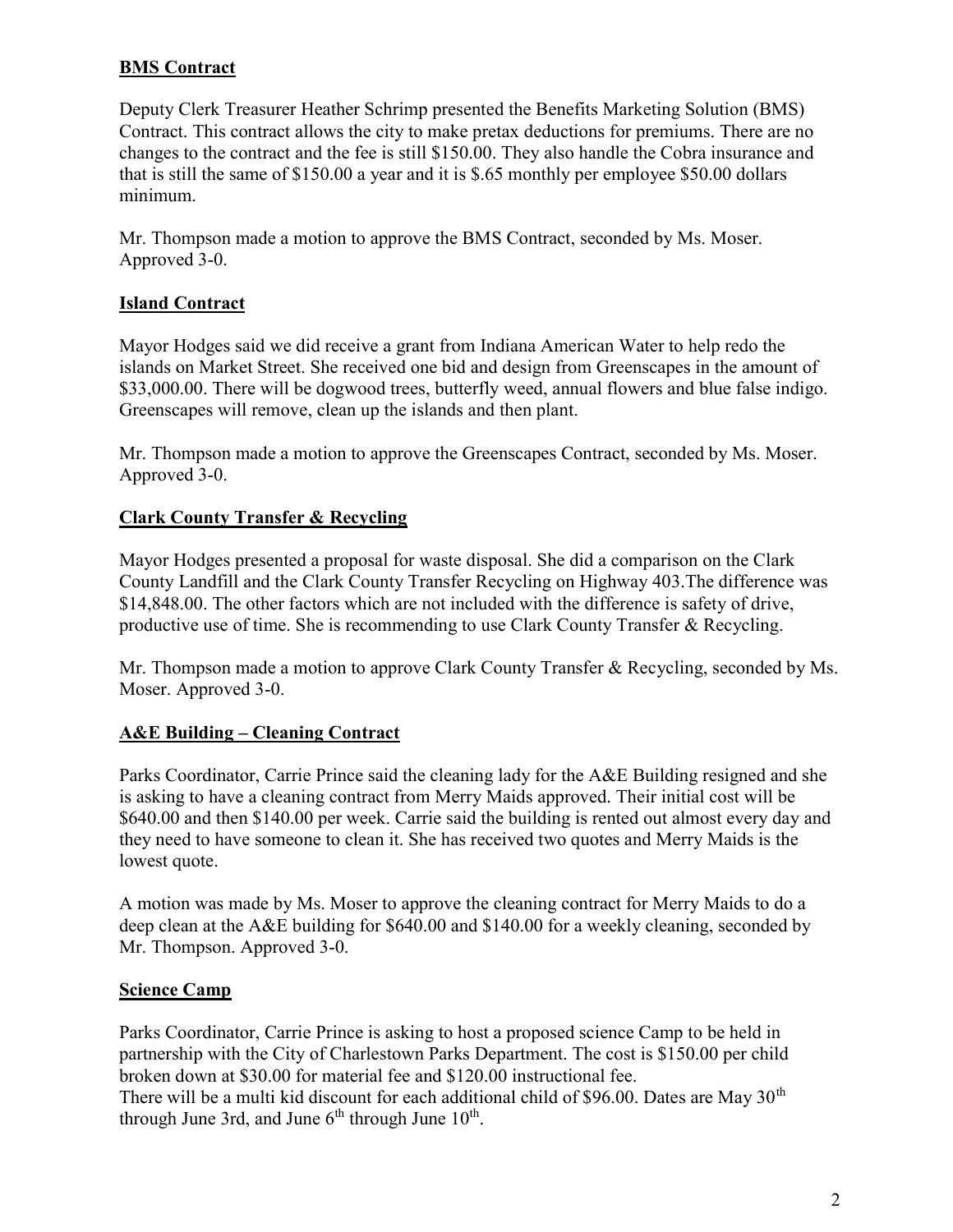Payment will be collected by the city and then given to Mr. Dietrich prior to camp starting. The total payment will be determined depending on the number of campers.

Ms. Moser made a motion to approve the science camp and to process payment to Mr. Dietrich, seconded by Mr. Thompson. Approved 3-0.

# Public Art Program

Mayor Hodges is asking the Board to approve for Erica Johnson of Red Head Princess Designs to paint one of our picnic tables. It will have a blue background with sunflowers. The parks department will pay a \$100.00 honorarium fee for the table mural. We have a bid out for people to submit a design. She was the first to submit a design and we want to get about 4 more done right away.

Mr. Thompson made a motion to approve the public art murals and paying a \$100.00 as an honorarium fee, seconded by Ms. Moser. Approved 3-0.

# Eagle Scout Garden

Mayor Hodges said Eagle Scout Trent Marino is wanting to do a pollinator garden at the site where the businesses decorate for Christmas. This city lot is between Clark Road and the walk over bridge on Highway 3 that goes to Johnathan Jennings elementary school. This will help with pollinating, adds beauty, get a root system in to help with erosion which will eliminate a project the city would have to do. She is also asking to do an honorarium reimbursement to him up to \$500.00 for materials.

Mr. Thompson made a motion to approve Trent Marino on putting in a pollinator garden located on Highway 3 city property and reimburse Trent Marino for expenses up to \$500.00, seconded by Ms. Moser. Approved 3-0.

# City Offices Temporary Moved to A&E Building

The clerk treasurer offices will temporarily move to the A&E Building until renovation work is completed at City Hall. The Mayor's office will be temporarily closed and working remotely. All meetings will be held at the A&E Building and all members are being informed of the meeting changes.

## Adjournment

Mr. Thompson made a motion to adjourn, seconded by Ms. Moser. Approved 3-0.

MAYOR, TREVA HODGES DATE

ATTEST:

 $\mathcal{L}_\text{max}$  , we can assume that the contract of  $\mathcal{L}_\text{max}$ CLERK TREASURER, DONNA S. COOMER DATE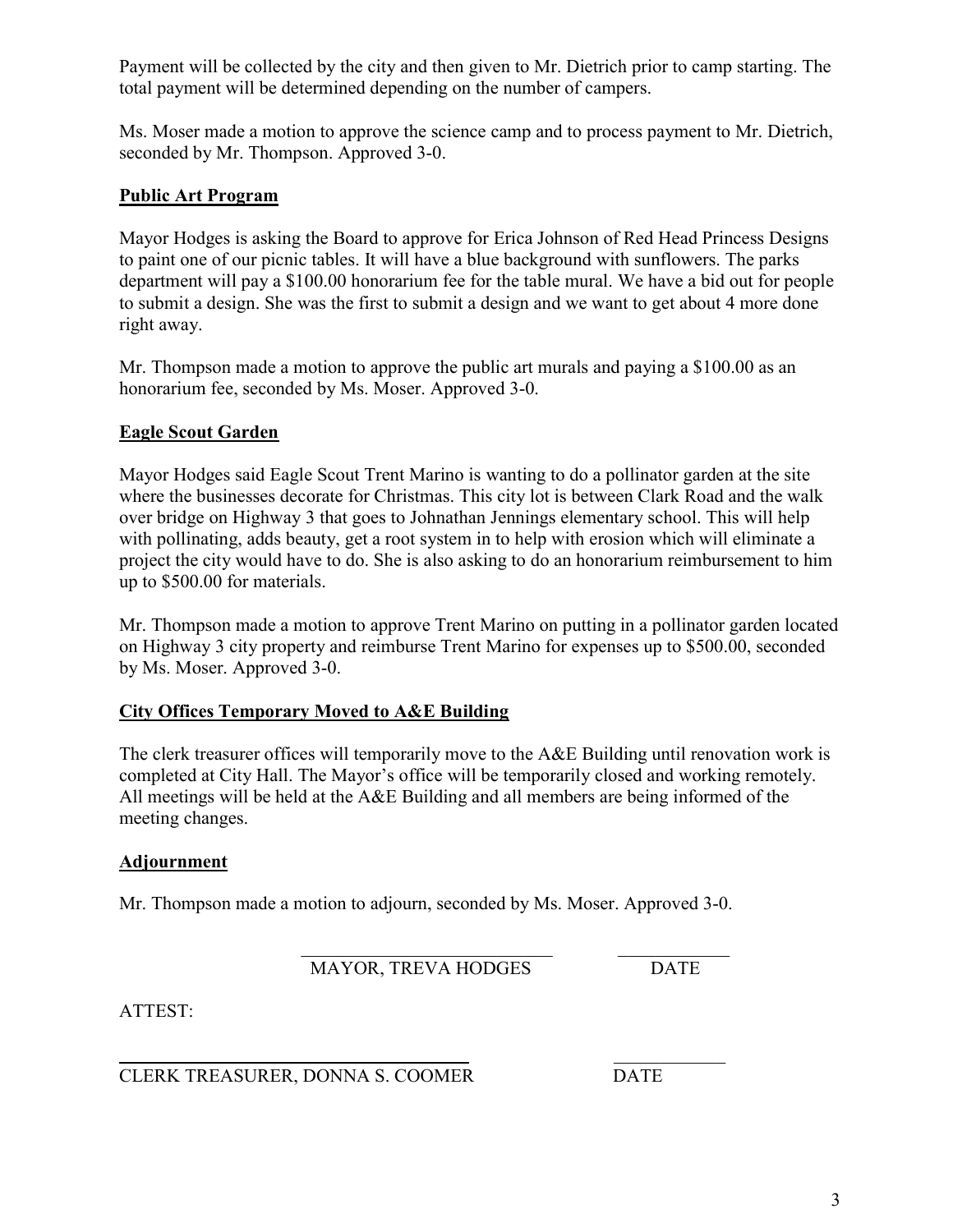# Allowance Docket

For check dates 04/18/2022 - 05/01/2022

EMPDOCK.FRX Date: 04/29/2022 11:14:13 AM Page: 1

# Selected Departments - City Maintenance, Motor Vehicle Highway, Parks, Police-Civil, Police-Grants, Police-Uniform, Sanitation Ordered by Employee Name

| Pay                                                          |      |                             |                          | <b>All Paytypes</b>       |                      |  |  |
|--------------------------------------------------------------|------|-----------------------------|--------------------------|---------------------------|----------------------|--|--|
| <b>Period Employee</b><br><b>Ending Number</b> Employee Name |      |                             | <b>Distribution Name</b> | <b>Except</b><br>Overtime | <b>Overtime Only</b> |  |  |
| 04/17/2022                                                   | 1002 | Baker, Darren M.            | Police OT                | \$0.00                    | \$1210.09            |  |  |
| 04/17/2022                                                   | 1002 | Baker, Darren M.            | Police Sal               | \$1093.99                 | \$0.00               |  |  |
| 04/24/2022                                                   | 1002 | Baker, Darren M.            | Police Sal               | \$1093.99                 | \$0.00               |  |  |
| 04/17/2022                                                   | 864  | Bays, William J.            | <b>City Maintenance</b>  | \$680.00                  | \$0.00               |  |  |
| 04/24/2022                                                   | 864  | Bays, William J.            | <b>City Maintenance</b>  | \$527.00                  | \$0.00               |  |  |
| 04/17/2022                                                   | 1025 | Billings, Alex B.           | Police Sal               | \$926.04                  | \$0.00               |  |  |
| 04/24/2022                                                   | 1025 | Billings, Alex B.           | Police Sal               | \$926.04                  | \$0.00               |  |  |
| 04/17/2022                                                   | 102  | Bradshaw, Shari K.          | Police Sec               | \$843.60                  | \$0.00               |  |  |
| 04/24/2022                                                   | 102  | Bradshaw, Shari K.          | Police Sec               | \$843.60                  | \$0.00               |  |  |
| 04/17/2022                                                   | 1005 | Broady, Jason L.            | Police Sal               | \$1234.71                 | \$0.00               |  |  |
| 04/24/2022                                                   | 1005 | Broady, Jason L.            | Police Sal               | \$1234.71                 | \$0.00               |  |  |
| 04/17/2022                                                   | 1004 | Clark, James A.             | Police Sal               | \$1116.69                 | \$0.00               |  |  |
| 04/24/2022                                                   | 1004 | Clark, James A.             | Police OT                | \$0.00                    | \$293.16             |  |  |
| 04/24/2022                                                   | 1004 | Clark, James A.             | Police Sal               | \$1116.69                 | \$0.00               |  |  |
| 04/17/2022                                                   | 1027 | Crace, Trey A.              | Police OT                | \$0.00                    | \$102.15             |  |  |
| 04/17/2022                                                   | 1027 | Crace, Trey A.              | Police Sal               | \$907.88                  | \$0.00               |  |  |
| 04/24/2022                                                   | 1027 | Crace, Trey A.              | Police OT                | \$0.00                    | \$136.20             |  |  |
| 04/24/2022                                                   | 1027 | Crace, Trey A.              | Police Sal               | \$907.88                  | \$0.00               |  |  |
| 04/17/2022                                                   | 815  | Deida Hernandez, Juan A.    | City Maint OT            | \$0.00                    | \$96.54              |  |  |
| 04/17/2022                                                   | 815  | Deida Hernandez, Juan A.    | <b>City Maintenance</b>  | \$858.40                  | \$0.00               |  |  |
| 04/24/2022                                                   | 815  | Deida Hernandez, Juan A.    | <b>City Maintenance</b>  | \$858.40                  | \$0.00               |  |  |
| 04/17/2022                                                   | 833  | Deida-Hernandez, Jose M.    | M.v. Hwy Sal             | \$741.60                  | \$0.00               |  |  |
| 04/24/2022                                                   | 833  | Deida-Hernandez, Jose M.    | M.v. Hwy Sal             | \$741.60                  | \$0.00               |  |  |
| 04/17/2022                                                   | 342  | Dunn, Jason M.              | Sanit Salaries           | \$943.36                  | \$0.00               |  |  |
| 04/24/2022                                                   | 342  | Dunn, Jason M.              | Sanit Salaries           | \$943.36                  | \$0.00               |  |  |
| 04/17/2022                                                   | 1211 | Fletcher, Dallas L.         | Police Sec               | \$92.82                   | \$0.00               |  |  |
| 04/17/2022                                                   | 1006 | Gilbert, Brion R.           | Police Sal               | \$1216.56                 | \$0.00               |  |  |
| 04/24/2022                                                   | 1006 | Gilbert, Brion R.           | Police Sal               | \$1216.56                 | \$0.00               |  |  |
| 04/17/2022                                                   | 328  | Gomez, Dorothea             | Sanit Salaries           | \$396.00                  | \$0.00               |  |  |
| 04/17/2022                                                   | 328  | Gomez, Dorothea             | Sewer Sal                | \$396.00                  | \$0.00               |  |  |
| 04/24/2022                                                   | 328  | Gomez, Dorothea             | Sanit Salaries           | \$396.01                  | \$0.00               |  |  |
| 04/24/2022                                                   | 328  | Gomez, Dorothea             | Sewer Sal                | \$395.99                  | \$0.00               |  |  |
| 04/17/2022                                                   | 834  | Goodwin, David B.           | Sanit Salaries           | \$741.60                  | \$0.00               |  |  |
| 04/24/2022                                                   | 834  | Goodwin, David B.           | Sanit Salaries           | \$741.60                  | \$0.00               |  |  |
| 04/17/2022                                                   | 408  | Hebner, Robin E.            | Sanit Salaries           | \$413.80                  | \$0.00               |  |  |
| 04/17/2022                                                   | 408  | Hebner, Robin E.            | Sewer Sal                | \$413.80                  | \$0.00               |  |  |
| 04/24/2022                                                   | 408  | Hebner, Robin E.            | Sanit Salaries           | \$413.80                  | \$0.00               |  |  |
| 04/24/2022                                                   | 408  | Hebner, Robin E.            | Sewer Sal                | \$413.80                  | \$0.00               |  |  |
| 04/17/2022                                                   | 1029 | Hernandez Zaldivar, Jorge E | Police Sal               | \$888.65                  | \$0.00               |  |  |
|                                                              |      |                             |                          |                           |                      |  |  |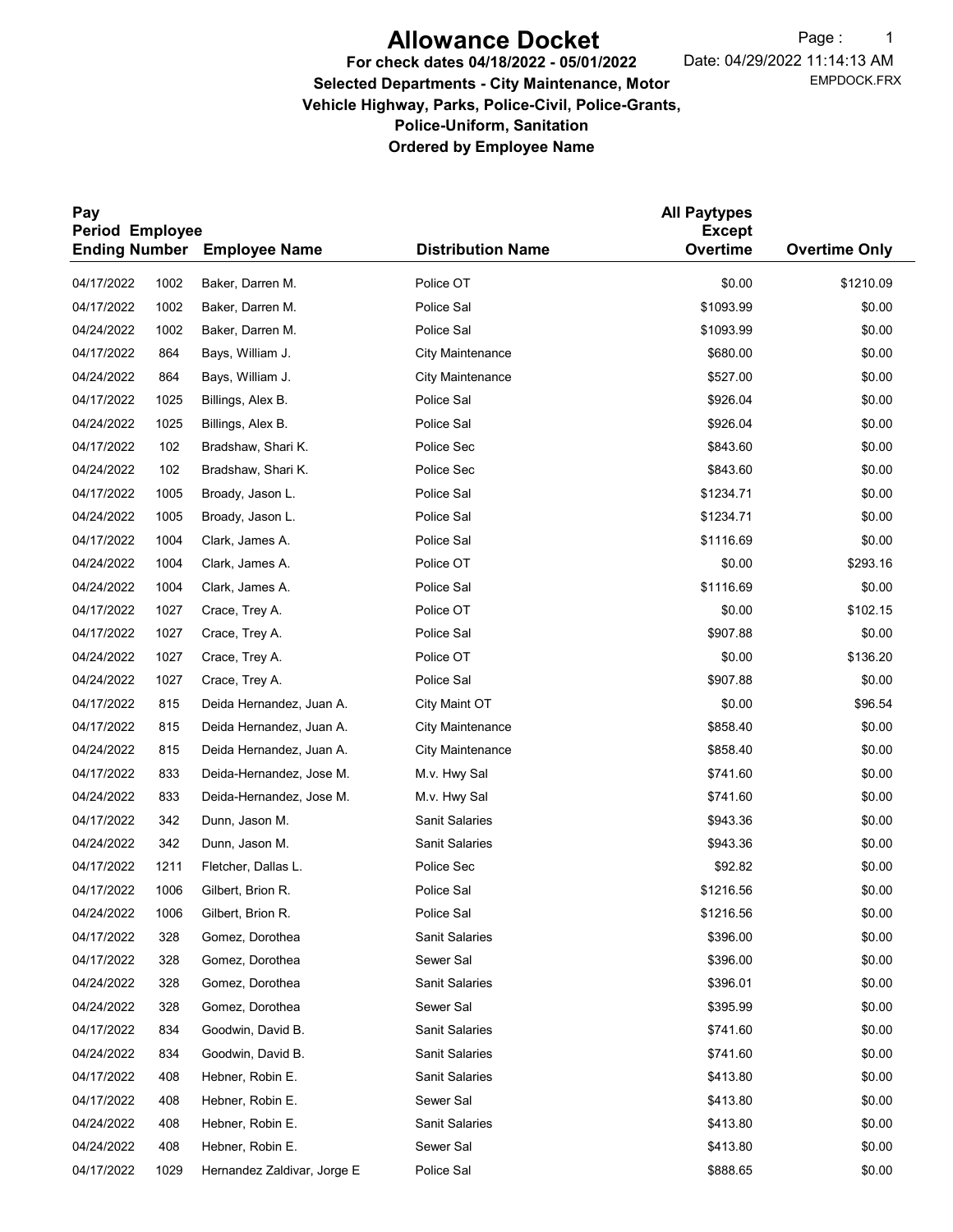# Allowance Docket

EMPDOCK.FRX Date: 04/29/2022 11:14:13 AM Page: 2

# For check dates 04/18/2022 - 05/01/2022 Selected Departments - City Maintenance, Motor Vehicle Highway, Parks, Police-Civil, Police-Grants, Police-Uniform, Sanitation Ordered by Employee Name

| Pay                                     |      |                             |                                      | <b>All Paytypes</b>       |                      |
|-----------------------------------------|------|-----------------------------|--------------------------------------|---------------------------|----------------------|
| Period Employee<br><b>Ending Number</b> |      | <b>Employee Name</b>        | <b>Distribution Name</b>             | <b>Except</b><br>Overtime | <b>Overtime Only</b> |
| 04/24/2022                              | 1029 | Hernandez Zaldivar, Jorge E | Police Sal                           | \$888.65                  | \$0.00               |
| 04/17/2022                              | 809  | Hester, Dalton B.           | Parks P/T                            | \$42.25                   | \$0.00               |
| 04/24/2022                              | 809  | Hester, Dalton B.           | Parks P/T                            | \$26.00                   | \$0.00               |
| 04/17/2022                              | 1020 | King, Kenneth A.            | Police Sal                           | \$1044.06                 | \$0.00               |
| 04/24/2022                              | 1020 | King, Kenneth A.            | Police Sal                           | \$1044.06                 | \$0.00               |
| 04/17/2022                              | 501  | Knight, Paul G.             | City Maintenance                     | \$197.43                  | \$0.00               |
| 04/17/2022                              | 501  | Knight, Paul G.             | M.v. Hwy Sal                         | \$660.97                  | \$0.00               |
| 04/17/2022                              | 501  | Knight, Paul G.             | M.v. Hwy Sal OT                      | \$0.00                    | \$56.32              |
| 04/24/2022                              | 501  | Knight, Paul G.             | Sewer Sal                            | \$858.40                  | \$0.00               |
| 04/17/2022                              | 673  | Knoebel, Marissa            | Park Sal                             | \$846.60                  | \$0.00               |
| 04/24/2022                              | 673  | Knoebel, Marissa            | Park Sal                             | \$846.60                  | \$0.00               |
| 04/17/2022                              | 1011 | Kruse, Eric S.              | Police Sal                           | \$1007.75                 | \$0.00               |
| 04/24/2022                              | 1011 | Kruse, Eric S.              | Police OT                            | \$0.00                    | \$453.48             |
| 04/24/2022                              | 1011 | Kruse, Eric S.              | Police Sal                           | \$1007.75                 | \$0.00               |
| 04/17/2022                              | 813  | Ledbetter, Charles E.       | Police Sec                           | \$1040.40                 | \$0.00               |
| 04/24/2022                              | 813  | Ledbetter, Charles E.       | Police Sec                           | \$1040.40                 | \$0.00               |
| 04/17/2022                              | 1014 | Lyons, Brandon M.           | L.O.I.T.                             | \$985.05                  | \$0.00               |
| 04/24/2022                              | 1014 | Lyons, Brandon M.           | L.O.I.T.                             | \$985.05                  | \$0.00               |
| 04/17/2022                              | 1017 | Lyons, Tyler D.             | Police Sal                           | \$962.35                  | \$0.00               |
| 04/24/2022                              | 1017 | Lyons, Tyler D.             | Police Sal                           | \$985.05                  | \$0.00               |
| 04/17/2022                              | 1001 | McDonald, Keith E           | Police Sal                           | \$1271.03                 | \$0.00               |
| 04/24/2022                              | 1001 | McDonald, Keith E           | Police Sal                           | \$1271.03                 | \$0.00               |
| 04/17/2022                              | 862  | McIntosh, Brandon J.        | <b>City Maintenance</b>              | \$780.00                  | \$0.00               |
| 04/24/2022                              | 862  | McIntosh, Brandon J.        | City Maintenance                     | \$780.00                  | \$0.00               |
| 04/17/2022                              | 880  | Moore, Tenley L.            | Parks P/T                            | \$32.50                   | \$0.00               |
| 04/17/2022                              | 1028 | Myers, Matthew C.           | Police Sal                           | \$888.65                  | \$0.00               |
| 04/24/2022                              | 1028 | Myers, Matthew C.           | Police Sal                           | \$888.65                  | \$0.00               |
| 04/17/2022                              | 756  | Palmer, John G.             | <b>City Maintenance</b>              | \$495.00                  | \$0.00               |
| 04/24/2022                              | 756  | Palmer, John G.             | City Maint OT                        | \$0.00                    | \$6.75               |
| 04/24/2022                              |      |                             |                                      | \$720.00                  |                      |
| 04/17/2022                              | 756  | Palmer, John G.             | City Maintenance<br>City Maintenance | \$811.60                  | \$0.00               |
| 04/24/2022                              | 201  | Pierce, Michael B           |                                      |                           | \$0.00<br>\$0.00     |
|                                         | 201  | Pierce, Michael B           | <b>City Maintenance</b>              | \$811.60                  |                      |
| 04/17/2022                              | 203  | Pierce, Terry C             | <b>City Maintenance</b>              | \$803.20                  | \$0.00               |
| 04/24/2022                              | 203  | Pierce, Terry C             | <b>City Maintenance</b>              | \$803.20                  | \$0.00               |
| 04/17/2022                              | 859  | Prince, Carrie J.           | Park Sal                             | \$653.84                  | \$0.00               |
| 04/24/2022                              | 859  | Prince, Carrie J.           | Park Sal                             | \$653.84                  | \$0.00               |
| 04/17/2022                              | 716  | Purcell, Albert J.          | City Maintenance                     | \$499.79                  | \$0.00               |
| 04/17/2022                              | 716  | Purcell, Albert J.          | Planning & Zoning Revenue            | \$499.80                  | \$0.00               |
| 04/24/2022                              | 716  | Purcell, Albert J.          | <b>City Maintenance</b>              | \$499.79                  | \$0.00               |
| 04/24/2022                              | 716  | Purcell, Albert J.          | Planning & Zoning Revenue            | \$499.80                  | \$0.00               |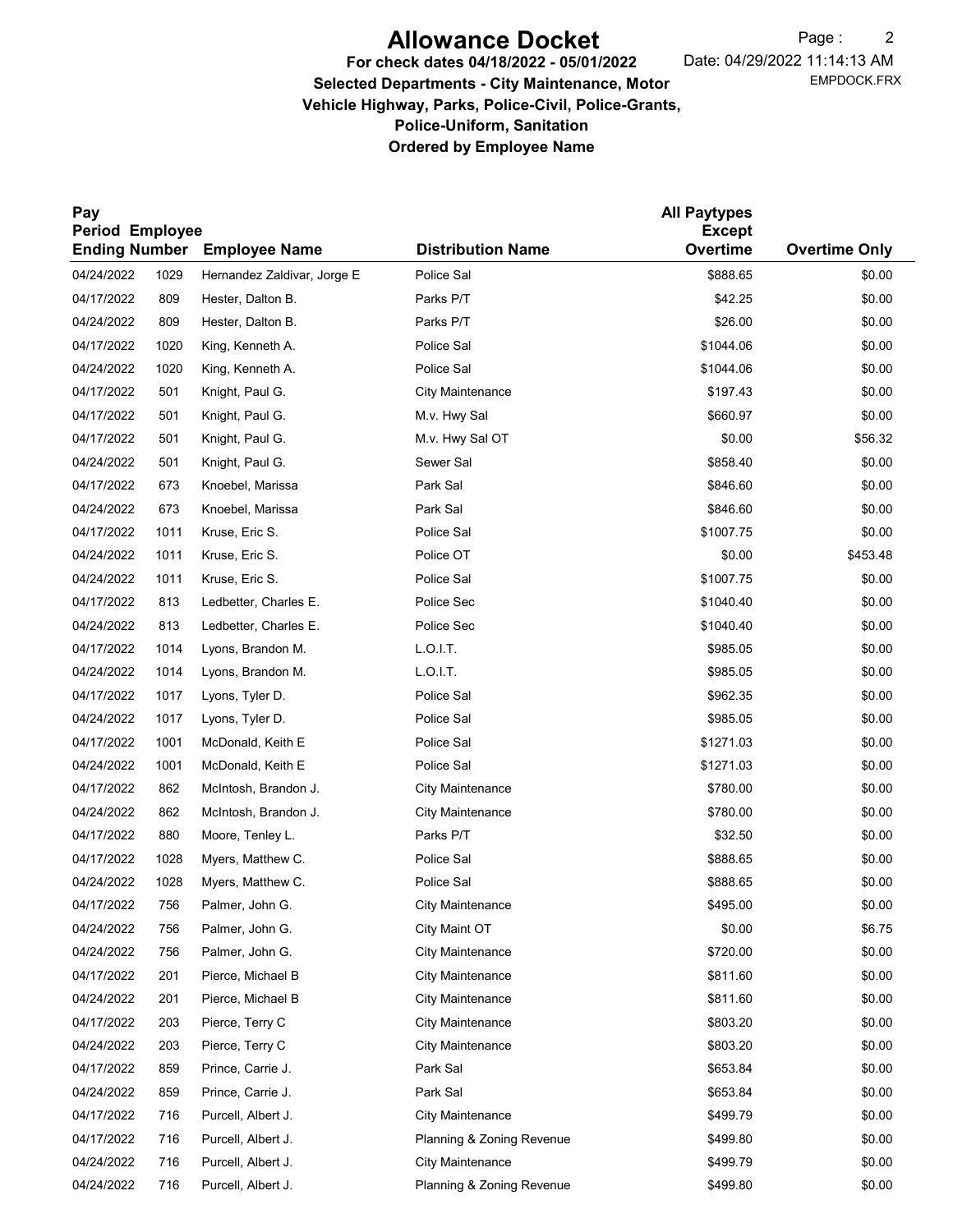# Allowance Docket

EMPDOCK.FRX Date: 04/29/2022 11:14:13 AM Page: 3

## For check dates 04/18/2022 - 05/01/2022 Selected Departments - City Maintenance, Motor Vehicle Highway, Parks, Police-Civil, Police-Grants, Police-Uniform, Sanitation Ordered by Employee Name

| Pay                                     |           |                       |                          | <b>All Paytypes</b><br><b>Except</b> |                      |
|-----------------------------------------|-----------|-----------------------|--------------------------|--------------------------------------|----------------------|
| Period Employee<br><b>Ending Number</b> |           | <b>Employee Name</b>  | <b>Distribution Name</b> |                                      | <b>Overtime Only</b> |
| 04/17/2022                              | 1026      | Rager, Ryan M.        | Police Sal               | \$907.88                             | \$0.00               |
| 04/24/2022                              | 1026      | Rager, Ryan M.        | Police Sal               | \$907.88                             | \$0.00               |
| 04/17/2022                              | 1013      | Roederer, Jonathan P. | Police Sal               | \$985.05                             | \$0.00               |
| 04/24/2022                              | 1013      | Roederer, Jonathan P. | Police Sal               | \$985.05                             | \$0.00               |
| 04/17/2022                              | 660       | Shanks, Kenneth S.    | City Maint OT            | \$0.00                               | \$237.60             |
| 04/17/2022                              | 660       | Shanks, Kenneth S.    | <b>City Maintenance</b>  | \$792.00                             | \$0.00               |
| 04/24/2022                              | 660       | Shanks, Kenneth S.    | <b>City Maintenance</b>  | \$792.00                             | \$0.00               |
| 04/24/2022                              | 660       | Shanks, Kenneth S.    | Sewer Sal OT             | \$0.00                               | \$118.80             |
| 04/17/2022                              | 717       | Standiford, Dusty L.  | Sanit OT                 | \$0.00                               | \$80.45              |
| 04/17/2022                              | 717       | Standiford, Dusty L.  | <b>Sanit Salaries</b>    | \$858.40                             | \$0.00               |
| 04/24/2022                              | 717       | Standiford, Dusty L.  | Sanit OT                 | \$0.00                               | \$48.27              |
| 04/24/2022                              | 717       | Standiford, Dusty L.  | <b>Sanit Salaries</b>    | \$858.40                             | \$0.00               |
| 04/17/2022                              | 1030      | Stephan, Joshua L.    | Police Sal               | \$888.65                             | \$0.00               |
| 04/24/2022                              | 1030      | Stephan, Joshua L.    | Police Sal               | \$888.65                             | \$0.00               |
| 04/17/2022                              | 1003      | Wolff, Timothy J      | Police Sal               | \$1298.27                            | \$0.00               |
| 04/24/2022                              | 1003      | Wolff, Timothy J      | Police Sal               | \$1298.27                            | \$0.00               |
| 04/17/2022                              | 828       | Woods, Garrett R.     | <b>Sanit Salaries</b>    | \$707.20                             | \$0.00               |
| 04/24/2022                              | 828       | Woods, Garrett R.     | <b>Sanit Salaries</b>    | \$707.20                             | \$0.00               |
|                                         | **Total** |                       |                          | \$67683.57                           | \$2839.81            |

I hereby certify that each of the above listed vouchers and the invoices or bills attached there to, are true and correct and I have audited same in accordance with IC5-11-10-1-6.

Date **Date Fiscal Officer** 

## Allowance Of Accounts Payable Vouchers

City Of Charlestown

We have examined the Accounts Payable Voucers listed on the foregoing Register of Accounts Payable Vouchers accounts payables are hereby allowed in the total amount of \$ consisting of pages and except for accounts payables not allowed as shown on the Register such

Dated this \_\_\_\_\_\_\_\_\_\_\_\_ day of \_\_\_\_\_\_\_\_\_\_\_\_\_\_\_

Signatures of Governing Board